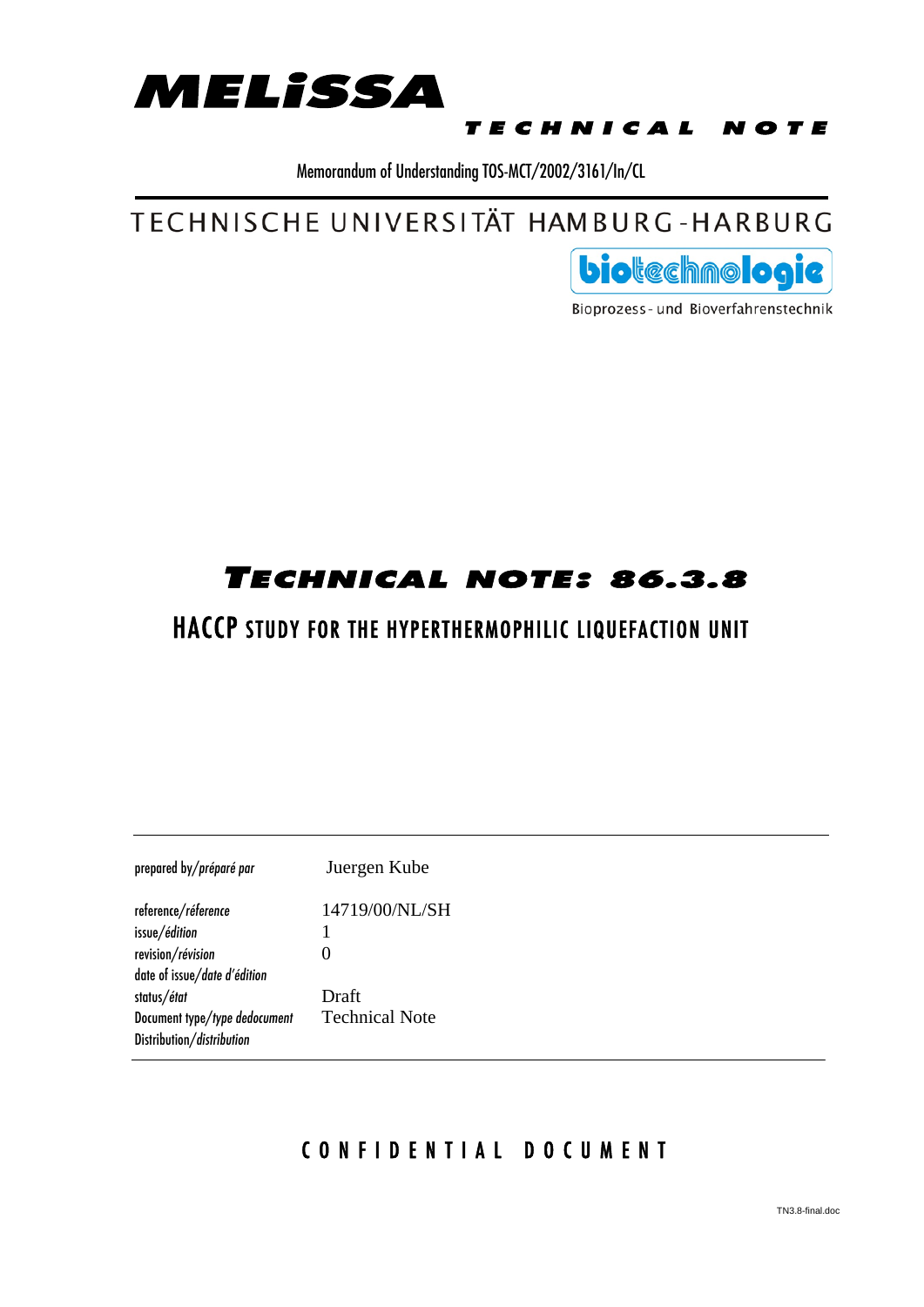

issue 1 revision

page ii of ii

|                                         | <i><b>APPROVAL</b></i>           |                   |                |              |                      |                |
|-----------------------------------------|----------------------------------|-------------------|----------------|--------------|----------------------|----------------|
| <b>Title</b><br>titre                   |                                  |                   | issue<br>issue | $\mathbf{1}$ | revision<br>revision | $\overline{0}$ |
| author<br>auteur                        |                                  |                   | date<br>date   |              |                      |                |
| approved by<br>approuvé by              |                                  |                   | date<br>date   |              |                      |                |
| reason for change /raison du changement | <b>CHANGE LOG</b><br>issue/issue | revision/revision | date/date      |              |                      |                |
|                                         |                                  |                   |                |              |                      |                |

### CHANGE RECORD

Issue: 1 Revision: 0

| reason for change/raison du changement | page(s)/page(s) | paragnph(s)/paragnph(s) |
|----------------------------------------|-----------------|-------------------------|
|                                        |                 |                         |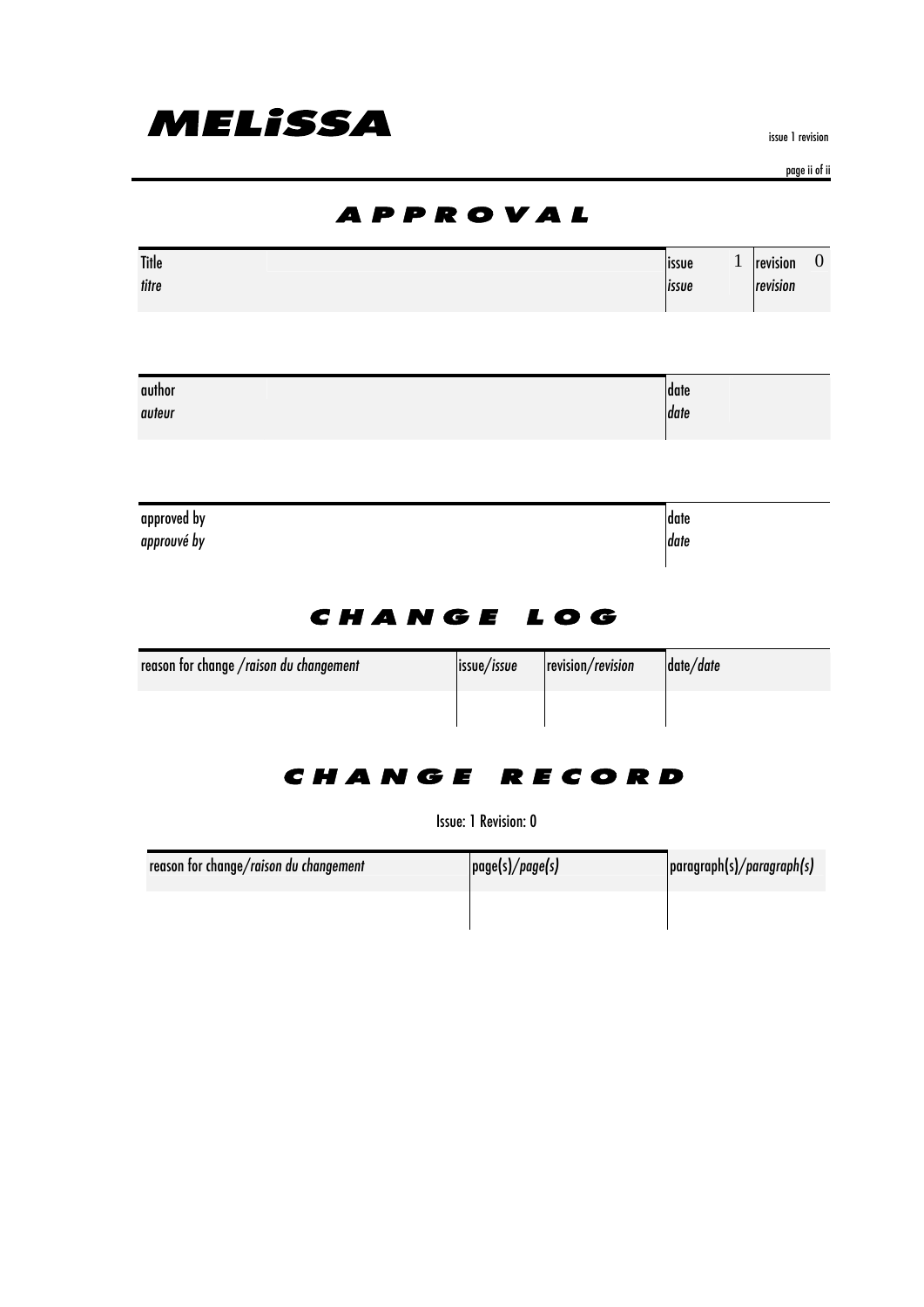

issue 1 revision

page iii of iii

### TABLE OF CONTENTS

- 1. HACCP study for the hyperthermophilic dialysis unit
- 2. Balance data for the hyperthermophilic liquefaction unit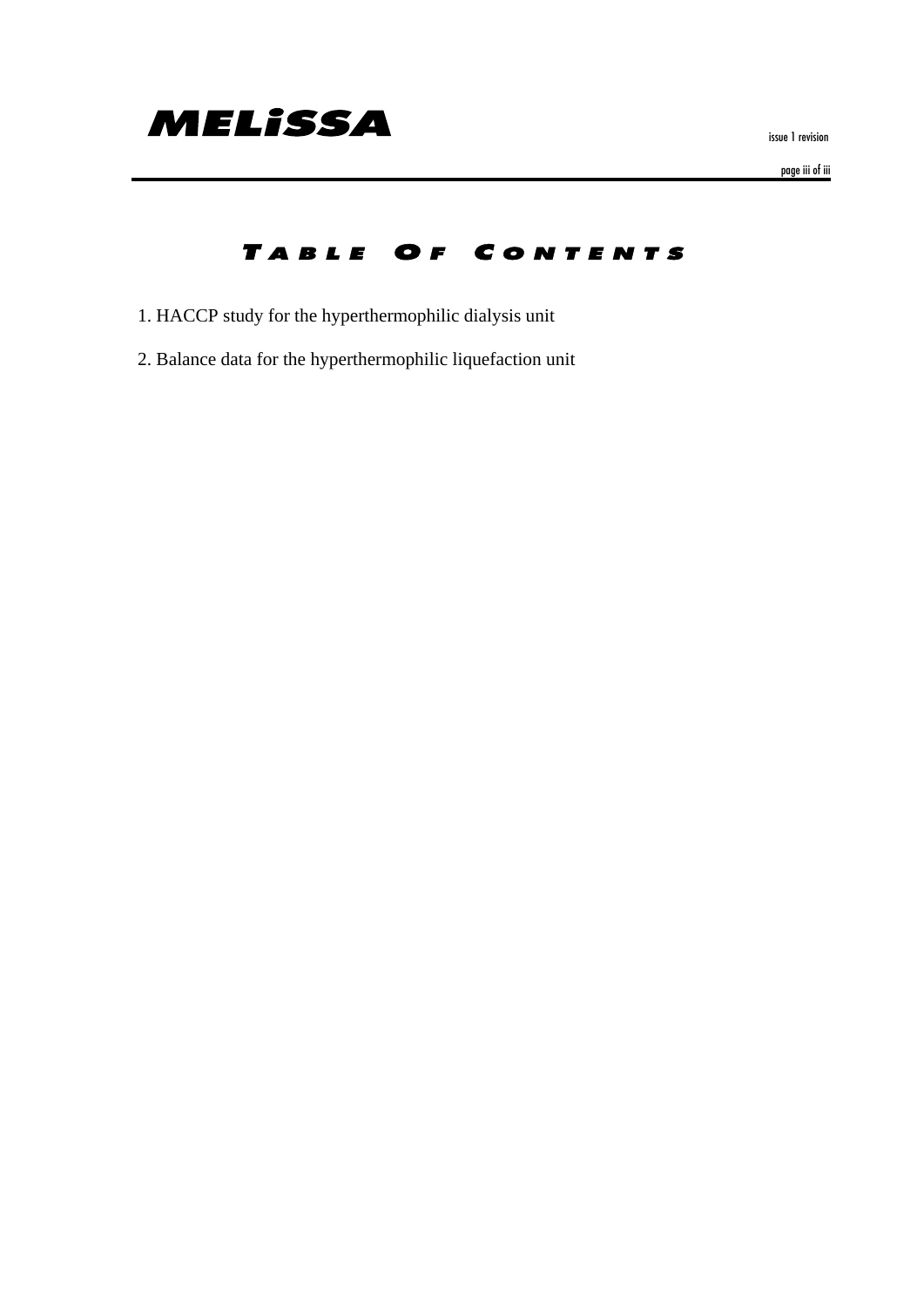# MELISSA

### **1 HACCP STUDY FOR THE HYPERTHERMOPHILIC LIQUEFACTION UNIT**

The HACCP study in this TN was prepared according to the protocol submitted by the ESA. The protocol is divided in 4 steps and 9 tasks.

#### **Task 1: Definition of the scope, the objectives of hazard analysis and the hazard analysis planning**

The HACCP study is done for the hyperthermophilic liquefaction unit, as depicted in figure 1. It is an open system. Feed containing solid particles enters the fermentor; an effluent stream leaves the fermentor. A fresh dialysate stream enters the system and leaves the system loaded with dissolved organic carbon. Steam or electricity is used to heat the system. A cooling fluid might become necessary as well. A stirrer and a pump have to be driven by electric or mechanic power supply.

The general working principle is a microbial degradation of fibrous matter at high temperatures (90 °C – 100 °C), which ensures the integrity of the degrading consortium and a fast solubilization of solid matter in a equilibrium controlled liquefaction step. The liquefied solids are withdrawn over the dialysis membrane; thus shifting the equilibrium towards the liquefied products.

Table 1 shows the classification of the hazard. The classification given by the ESA was used in this protocol.

| Category | Severity     | Severity of safety consequence                                                                                                                                                                                                                             |
|----------|--------------|------------------------------------------------------------------------------------------------------------------------------------------------------------------------------------------------------------------------------------------------------------|
|          | Catastrophic | Loss of life, life-threatening or permanently disabling injury or<br>occupational illness;<br>Loss of an element of an interfacing manned flight system;<br>Loss of launch site facilities or loss of system;<br>Severe detrimental environmental effects. |
|          | Critical     | Temporarily disabling, but not life-threatening injury or illness;<br>Major damage to flight systems or loss of or major damage to ground<br>facilities:<br>Major damage to public or private property;<br>Major detrimental environmental effects.        |
| Ш        | Marginal     | Minor injury, minor disability, minor occupational illness;<br>Minor system or environmental damage.                                                                                                                                                       |
| IV       | Negligible   | Less than minor injury, disability, occupational illness;<br>Less than minor system or environmental damage.                                                                                                                                               |

Table 1: classification of the hazards

TN 3.8 TUHH Biotech HACCP Study for the hyperthermophilic liquefaction unit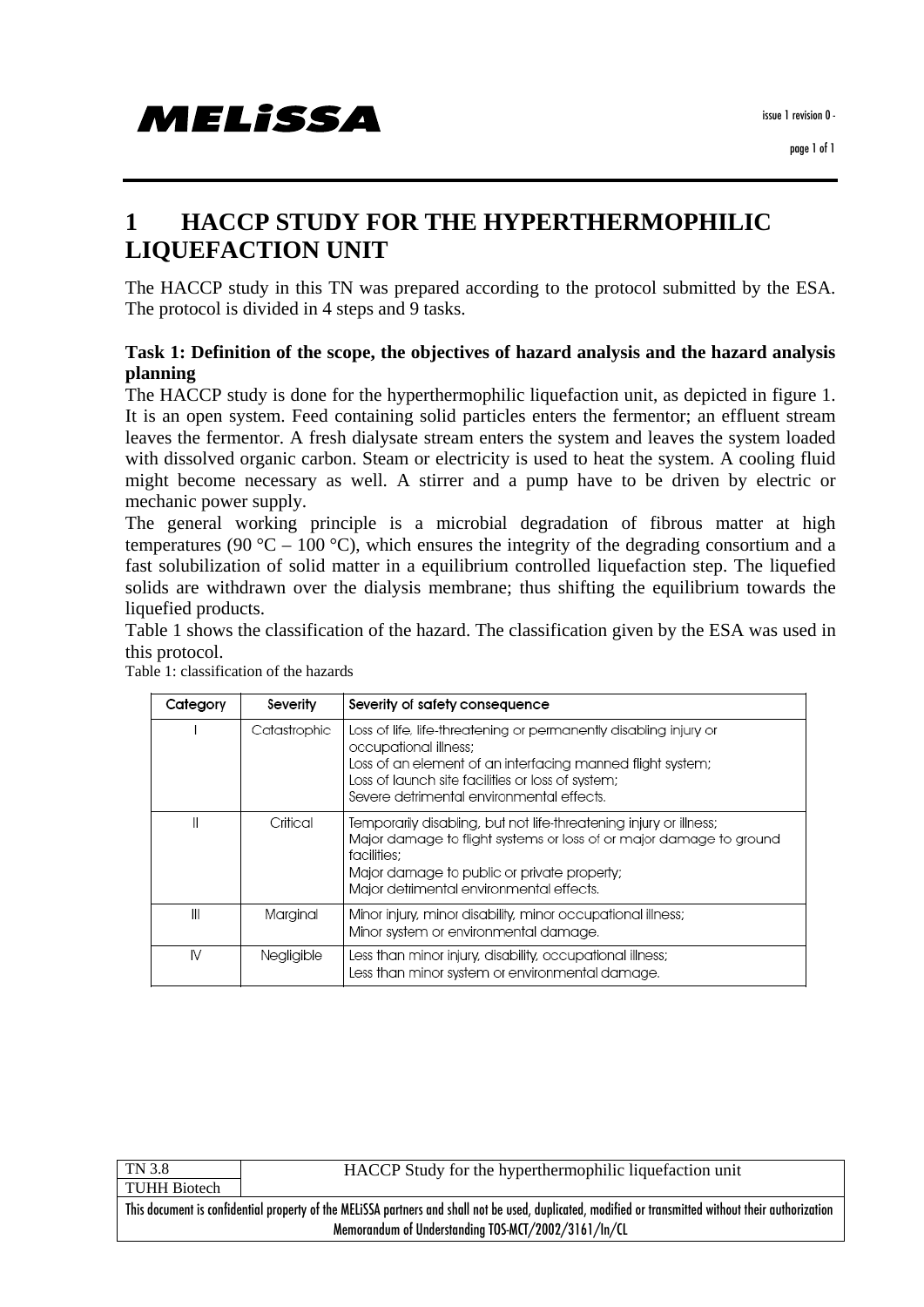

Figure 1: scheme of the hyperthermophilic liquefaction unit. The fermentor is colored blue, the filtration circuit red, the dialysis unit green.

#### **Task 2 Definition of system baseline**

MELISSA

The hyperthermophilc dialysis unit is designed to degrade fibrous organic matter. The degradation is done with anaerobic hyperthermophilic microorganisms at 90 °C – 100 °C. The culture medium is a mixture of organic fibrous matter, feces and water. No other ingredients such as yeast extract, organic acids or trace minerals have to be added. The medium does not need to be sterilized before entering the reactor. The solid matter concentration in the influent is approximately 2%.

The standard operation conditions are 90-100°C, pH6-7. The feed pump is set to maintain a hydraulic retention time of 4 d. The level of dissolved organic carbon in the fermentor is 500- 1000 mg/L, the concentration of VFA is 50-200 mg/L, and the amount of total solids is 20-30 g/L. The loaded dialysate contains 300-800 mg/L DOC. The agitation of the stirrer is set to a slow mixing.

| TN 3.8                                                                                                                                                | HACCP Study for the hyperthermophilic liquefaction unit |  |  |  |
|-------------------------------------------------------------------------------------------------------------------------------------------------------|---------------------------------------------------------|--|--|--|
| <b>TUHH Biotech</b>                                                                                                                                   |                                                         |  |  |  |
| This document is confidential property of the MELISSA partners and shall not be used, duplicated, modified or transmitted without their authorization |                                                         |  |  |  |
| Memorandum of Understanding TOS-MCT/2002/3161/In/CL                                                                                                   |                                                         |  |  |  |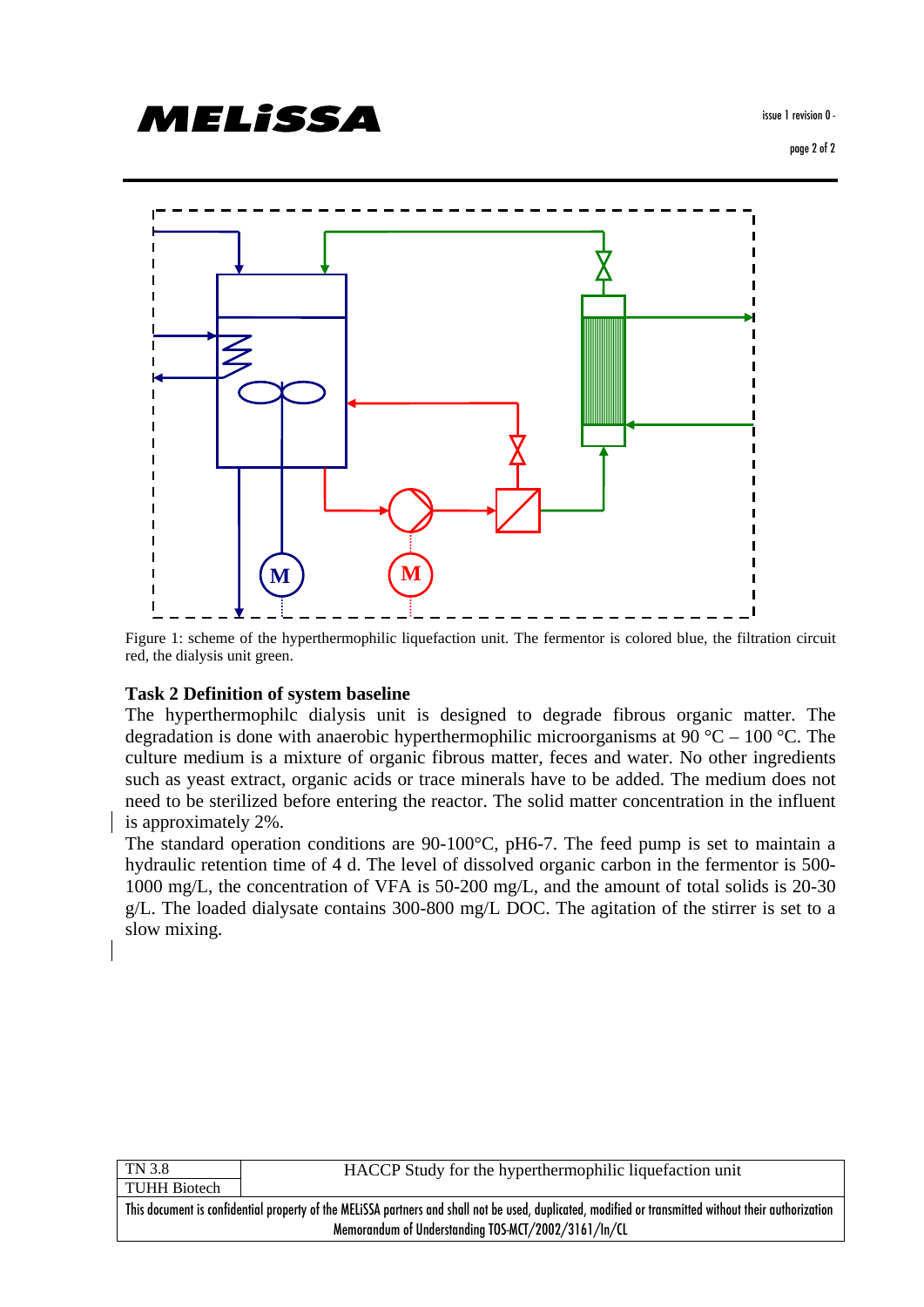# MELISSA

#### **Task 3 Identification of hazard manifestations**

Hazards are classified in physical, chemical, and biological hazards.

Table 2 shows the hazard matrix for the three sub systems. From this hazard matrix the hazard manifestation list, shown in table 3 is derived.

|                           |                | <b>Table 2: Hazard matrix</b> |                 |  |
|---------------------------|----------------|-------------------------------|-----------------|--|
| <b>Generic hazards</b>    |                |                               |                 |  |
|                           | <b>Reactor</b> | <b>MF/UF</b>                  | <b>Dialysis</b> |  |
| <b>Physical hazards</b>   |                |                               |                 |  |
| -Power supply failure     | X              | X                             |                 |  |
| -Steam supply failure     | X              |                               |                 |  |
| -High Temperature         | X              | X                             | X               |  |
| -High Pressure            | Χ              | X                             | Χ               |  |
| -Freezing                 |                | X                             | X               |  |
| -Integrity problems       | X              | X                             | X               |  |
| <b>Biological hazards</b> |                |                               |                 |  |
| -Fouling                  |                | X                             | X               |  |
| <b>Chemical hazards</b>   |                |                               |                 |  |
| -Toxicity                 | X              |                               |                 |  |
|                           |                |                               |                 |  |

The hazards in table 2 are most important and most likely hazards that will endanger the hyperthermophilic liquefaction plant. Most of the hazards are of physical nature. Just one chemical hazard is listed here: the introduction or production of toxic compounds into / in the reactor. And even the production of toxic compounds will occur due to a physical hazard (increase of temperature). The only biological hazard is the formation of biofilms on different surfaces in the hyperthermophilic liquefaction unit. A biological hazard, that can occour at lower temperatures, such as the contamination with other bacteria is non-existant for the hyperthermophilc culture. At first the hyperthermophilc culture was enriched on a medium containing fecal matter. Mesophilc microorganisms are not able to endanger the hyperthermophilic consortium, if the temperature of the reactor is kept at hyperthermophilic conditions. Secondly, the introduction of new microorganisms able to grow at hyperthermophilic anaerobic conditions will not endanger the liquefaction. Unlike the mesophilic culture, where a contamination of the culture with methanogenic microorganisms will be disastrous because it will shift the product spectrum from VFA to methane, such contamination cannot occur at 90 °C. Literature knows no microorganisms producing methane from acetic acid at hyperthermophilc conditions. Only two microorganisms are currently known, which are able to degrade acetic acid anaerobically at hyperthermophilic conditions. These organisms are *Ferroglobus placidus*, isolated by Hafenbrandl et al. of the group of Huber and Stetter at the university of Regensburg (Germany) and *Geoglobus ahangari*, isolated by Kashefi and Lovley of the university of Massachusetts (MA, USA). However both microorganisms need stoiciometrical amounts of  $Fe<sup>3+</sup>$  as electron acceptor and grow to negligible cell densities ( $10^5$  cells / mL) in suspension cultures. A contamination with other hyperthermophilc microorganisms able to grow on the substrate will not endanger the plant but increase its efficiency instead. In waste water plants this is a common phenomenon. For example the UASB reactor, which needs a granular biomass, will develop this biomass after a

| TN 3.8                                                                                                                                                | HACCP Study for the hyperthermophilic liquefaction unit |  |  |  |
|-------------------------------------------------------------------------------------------------------------------------------------------------------|---------------------------------------------------------|--|--|--|
| TUHH Biotech                                                                                                                                          |                                                         |  |  |  |
| This document is confidential property of the MELISSA partners and shall not be used, duplicated, modified or transmitted without their authorization |                                                         |  |  |  |
| Memorandum of Understanding TOS-MCT/2002/3161/In/CL                                                                                                   |                                                         |  |  |  |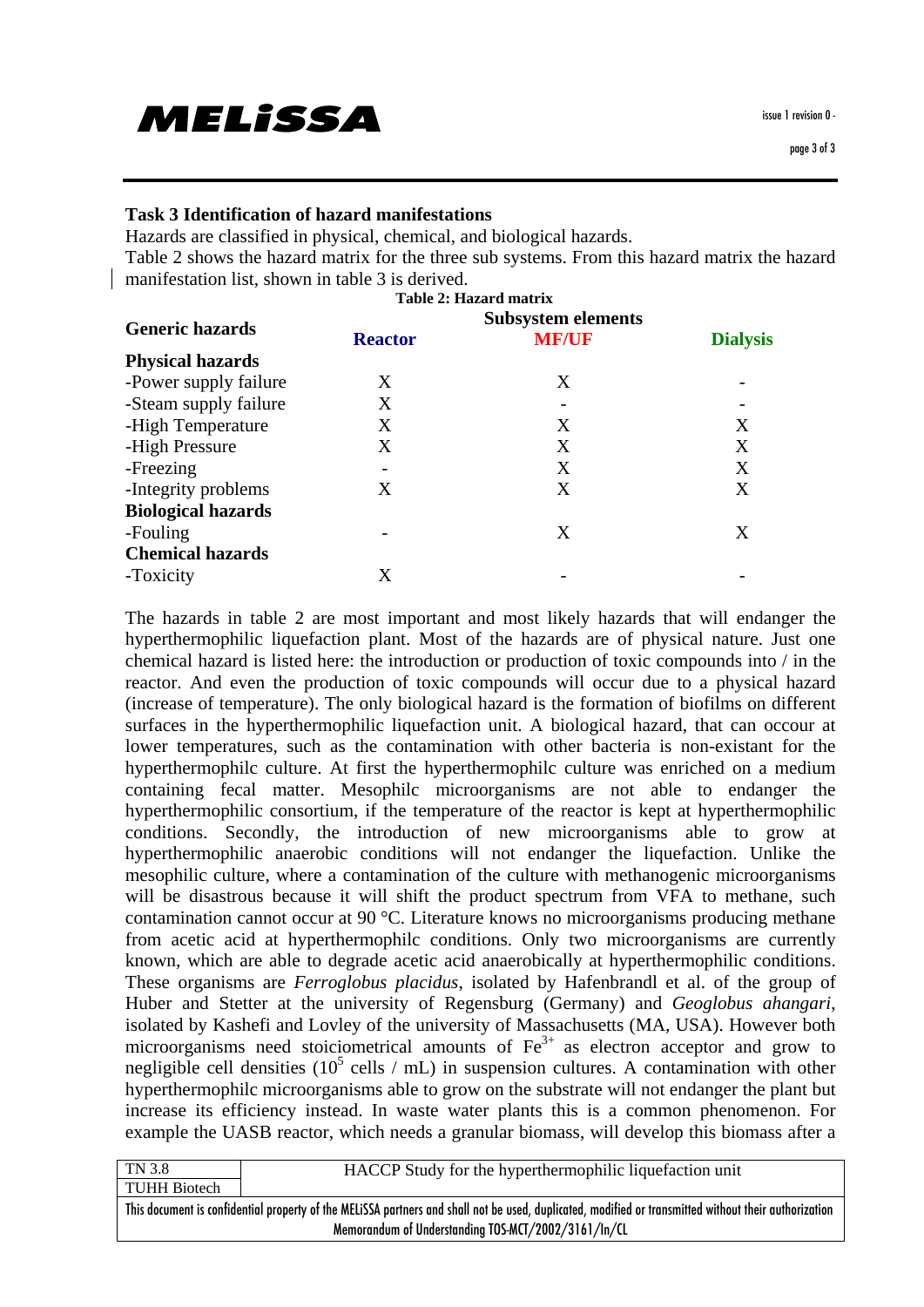certain time by accumulating the granular-forming microorganisms from the feed. An accumulation of a biomass, which is not able to degrade the substrate will not happen, neither in a UASB-reactor nor in a hyperthermophilic dialysis-reactor. These microorganisms will simply pass the reactor, but will not accumulate.

As a consequence of this, the physical hazards are of predominant nature here, whereas the chemical and biological hazards are less important. The TN therefore focuses on the physical hazards.

| <b>Table 3: Hazard manifestation list</b> |                  |       |                                                    |  |  |
|-------------------------------------------|------------------|-------|----------------------------------------------------|--|--|
| <b>Mission</b>                            | <b>Subsystem</b> |       | <b>Hazard manifestation</b>                        |  |  |
| phase                                     |                  |       |                                                    |  |  |
| <b>Normal</b>                             |                  | HM1.1 | Power supply failure – stirrer will not work       |  |  |
| operation                                 |                  | HM1.2 | Steam supply failure – temperature will            |  |  |
|                                           |                  |       | decrease                                           |  |  |
|                                           |                  | HM1.3 | Toxic substances enter the fermentor / are         |  |  |
|                                           |                  |       | produced in the fermentor                          |  |  |
|                                           |                  | HM1.4 | Temperature control failure - temperature will     |  |  |
|                                           |                  |       | increase or decrease                               |  |  |
|                                           | Reactor          | HM1.5 | Reactor outlet plugs – increase of reactor         |  |  |
|                                           |                  |       | pressure                                           |  |  |
|                                           |                  | HM1.6 | After temperature control failure – reactor        |  |  |
|                                           |                  |       | freezes                                            |  |  |
|                                           |                  | HM1.7 | Fatigue fracture of vessel or stirrer; seal breaks |  |  |
|                                           |                  |       | - reactor liquid and/or gas escapes into the       |  |  |
|                                           |                  |       | environment                                        |  |  |
|                                           |                  |       | Power supply failure - Filtration circuit will not |  |  |
|                                           |                  |       | run                                                |  |  |
|                                           |                  | HM2.2 | Fouling will plug the MF/UF Membrane               |  |  |
|                                           |                  | HM2.3 | High temperature - Membrane material can be        |  |  |
|                                           |                  |       | damaged - pump seal will be damaged -              |  |  |
|                                           | MF/UF-System     |       | Biomass can suffer                                 |  |  |
|                                           |                  | HM2.4 | High pressure - Membrane can break, pump           |  |  |
|                                           |                  |       | seal can break                                     |  |  |
|                                           |                  | HM2.5 | Freezing – piping can<br>freeze in cold            |  |  |
|                                           |                  |       | environment                                        |  |  |
|                                           |                  | HM2.6 | Membrane breakage – fatigue fracture of            |  |  |
|                                           |                  |       | membrane material; leaking of pipes                |  |  |
|                                           | Dialysis system  | HM3.1 | Biofilm growth on both sides of hollow fibers -    |  |  |
|                                           |                  |       | reduction of membrane performance                  |  |  |
|                                           |                  | HM3.2 | High temperature – membrane material will be       |  |  |
|                                           |                  |       | damaged                                            |  |  |
|                                           |                  | HM3.3 | High pressure – moderate pressure gradients        |  |  |
|                                           |                  |       | over the membrane will destroy the membrane        |  |  |

| TN 3.8                                                                                                                                                | HACCP Study for the hyperthermophilic liquefaction unit |  |  |  |
|-------------------------------------------------------------------------------------------------------------------------------------------------------|---------------------------------------------------------|--|--|--|
| TUHH Biotech                                                                                                                                          |                                                         |  |  |  |
| This document is confidential property of the MELISSA partners and shall not be used, duplicated, modified or transmitted without their authorization |                                                         |  |  |  |
| Memorandum of Understanding TOS-MCT/2002/3161/In/CL                                                                                                   |                                                         |  |  |  |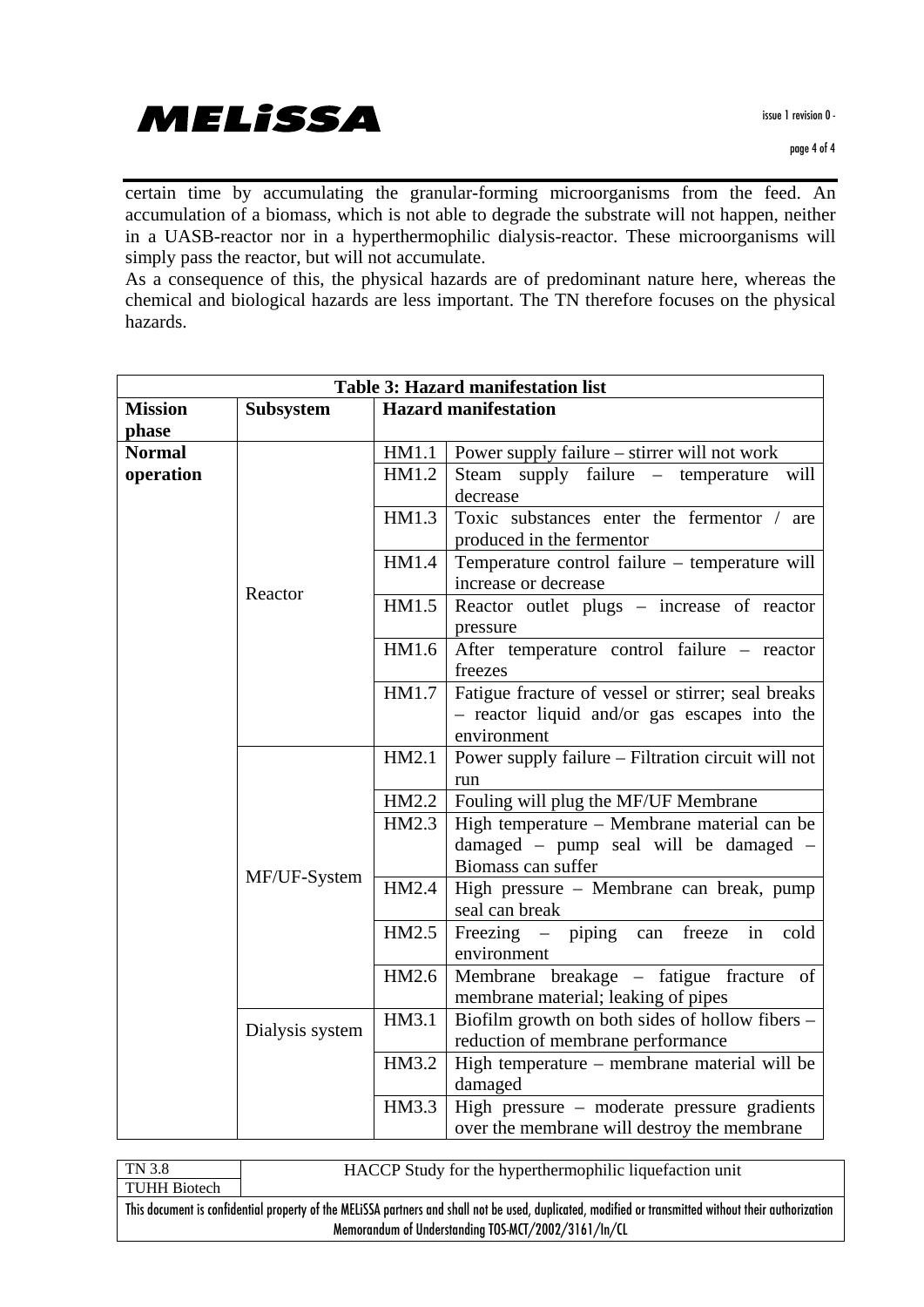

|  | HM3.4   Freezing – piping can freeze in cold    |  |  |  |
|--|-------------------------------------------------|--|--|--|
|  | environment                                     |  |  |  |
|  | HM3.5   Membrane breakage – fatigue fracture of |  |  |  |
|  | membrane material; leaking of pipes             |  |  |  |

#### **Task 4 Identification and classification of the hazard scenarios**

Hazard manifestations comprise of causes effects and consequences. Causes, effects, and consequences are listed separately in tables 4, 5, and 6. Table 7 lists all hazard manifestations; the causes, effects and consequences of a hazard, the symptoms and propagation and reaction times. The likelihood of the scenarios is not given here. It depends on design criteria, which will be set during detail engineering.

TN 3.8 TUHH Biotech HACCP Study for the hyperthermophilic liquefaction unit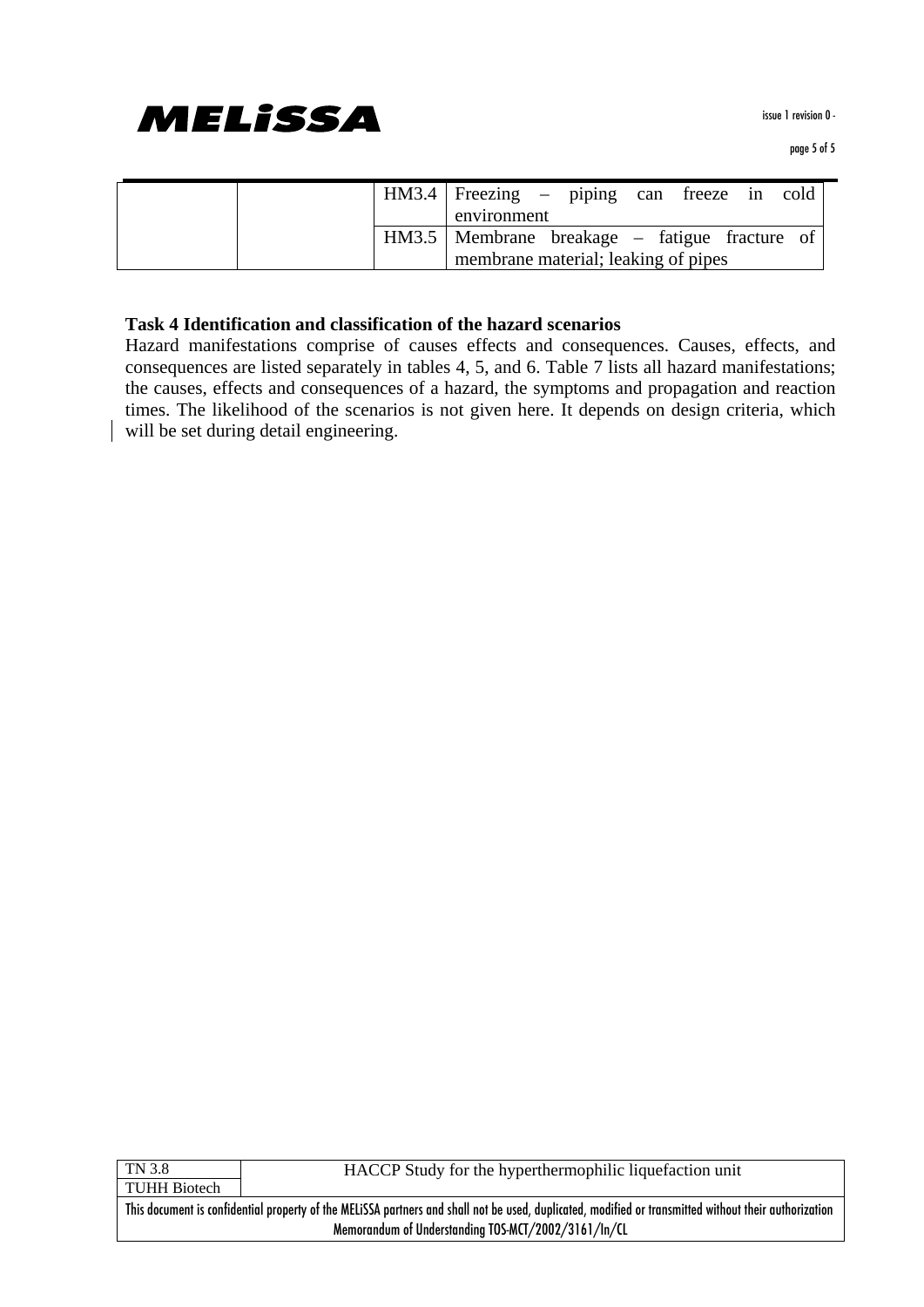**MELISSA** 

issue 1 revision 0 -

| <b>Table 4: List of causes</b> |        |                                                       |  |  |  |  |
|--------------------------------|--------|-------------------------------------------------------|--|--|--|--|
| <b>Hazard manifestation</b>    | Cause  |                                                       |  |  |  |  |
| HM1.1                          | CA1.1  | Power supply failure                                  |  |  |  |  |
|                                | CA1.2  | Maintenance works                                     |  |  |  |  |
|                                | CA1.3  | Breaking of stirrer seal                              |  |  |  |  |
|                                | CA1.4  | Breaking of stirrer bearings                          |  |  |  |  |
| HM1.2                          | CA1.5  | Steam supply failure                                  |  |  |  |  |
|                                | CA1.6  | Cooling fluid supply failure                          |  |  |  |  |
| HM1.3                          | CA1.7  | Detergents/Disinfectants enter the fermentor          |  |  |  |  |
|                                | CA1.8  | High loads of easy degradable substrate enter the     |  |  |  |  |
|                                |        | fermentor                                             |  |  |  |  |
|                                | CA1.9  | Toxic substances are formed at high temperature       |  |  |  |  |
|                                |        | surfaces                                              |  |  |  |  |
| HM1.4                          | CA1.10 | Temperature control failure                           |  |  |  |  |
| HM1.5                          | CA1.11 | Sedimentation of substrate and biomass                |  |  |  |  |
|                                | CA1.12 | Fouling closes the outlet lines                       |  |  |  |  |
| HM1.6                          | CA1.10 | Temperature control failure                           |  |  |  |  |
| HM1.7                          | CA1.13 | Fatigue fracture of stirrer / stirrer shaft           |  |  |  |  |
|                                | CA1.14 | Fatigue fracture of vessel                            |  |  |  |  |
|                                | CA1.15 | Leaking of vessel seals                               |  |  |  |  |
| HM2.1                          | CA2.1  | Power supply failure                                  |  |  |  |  |
|                                | CA2.2  | Pump failure                                          |  |  |  |  |
|                                | CA2.3  | Pump maintenance works                                |  |  |  |  |
| HM2.2                          | CA2.4  | Fouling reduces permeate stream                       |  |  |  |  |
| HM2.3                          | CA2.5  | Hot circuit stream melts membrane material            |  |  |  |  |
| HM2.4                          | CA2.6  | High trans-membrane pressure destroys the membrane    |  |  |  |  |
|                                | CA2.7  | Valve or piping in retentate stream downstream of the |  |  |  |  |
|                                |        | Filtration unit is closed                             |  |  |  |  |
| HM2.5                          | CA2.8  | Changes in temperature of environment                 |  |  |  |  |
| HM2.6                          | CA2.9  | Leaking of pipe seals                                 |  |  |  |  |
|                                | CA2.10 | Fatigue fracture of membrane material                 |  |  |  |  |
|                                | CA2.11 | Leaking of membrane seals                             |  |  |  |  |
|                                | CA2.12 | Microorganisms grow through membrane                  |  |  |  |  |
| HM3.1                          | CA3.1  | Biofilm formation in the dialysate circuit            |  |  |  |  |
| HM3.2                          | CA3.2  | Hot circuit stream melts membrane material            |  |  |  |  |
| HM3.3                          | CA3.3  | Pressure gradient over the membrane<br>destroys       |  |  |  |  |
|                                |        | membrane                                              |  |  |  |  |
|                                | CA3.4  | Valve downstream of dialysis unit is closed           |  |  |  |  |
| HM3.4                          | CA3.5  | Changes in temperature of environment                 |  |  |  |  |
| HM3.5                          | CA3.6  | Leaking of pipe seals                                 |  |  |  |  |
|                                | CA3.7  | Fatigue fracture of membrane material                 |  |  |  |  |
|                                | CA3.8  | Leaking of membrane seals                             |  |  |  |  |

TN 3.8 TUHH Biotech HACCP Study for the hyperthermophilic liquefaction unit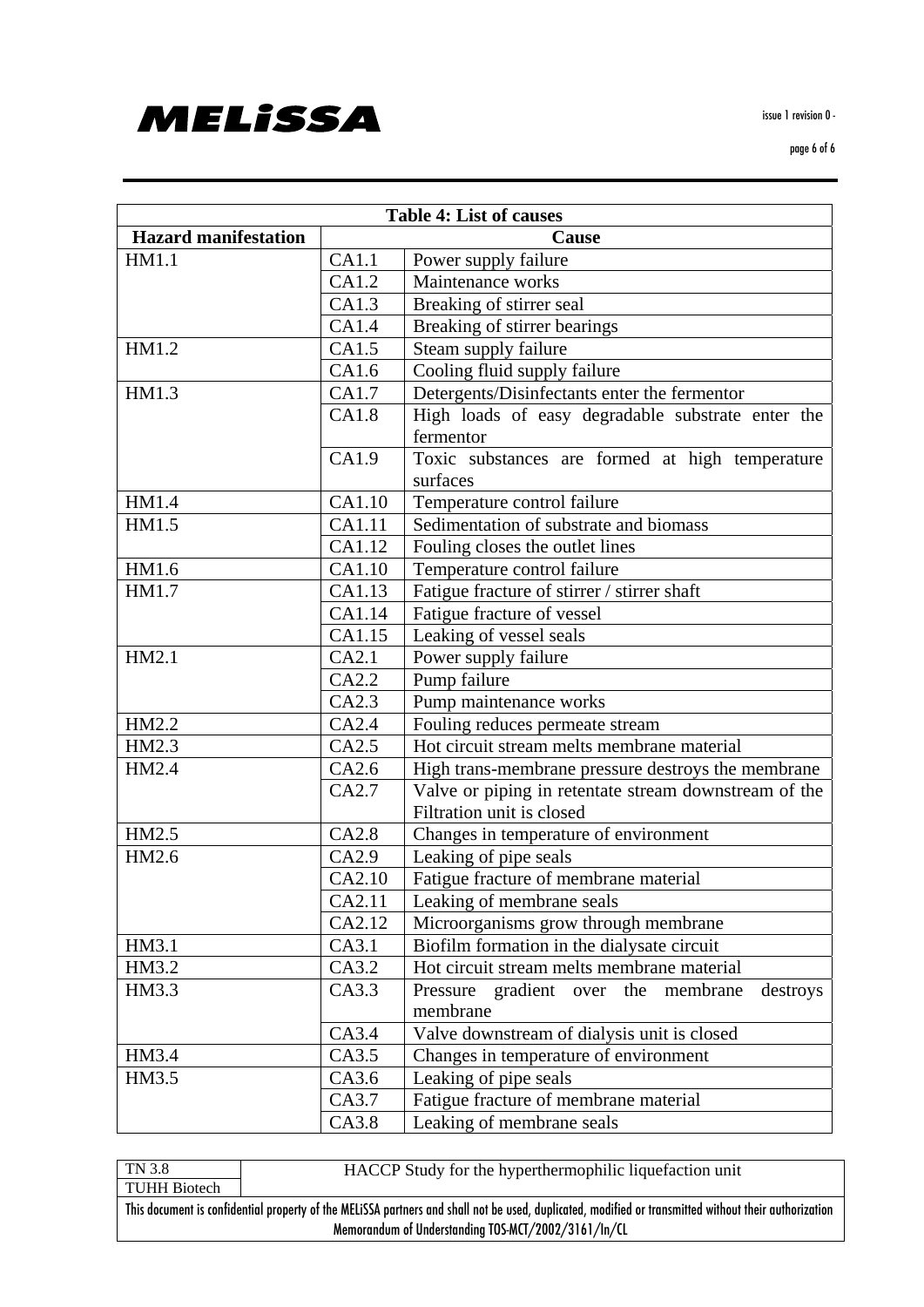

| <b>Table 5: Lists of effects</b> |        |                                                                                                                                                                                                              |  |  |  |  |
|----------------------------------|--------|--------------------------------------------------------------------------------------------------------------------------------------------------------------------------------------------------------------|--|--|--|--|
| <b>Causes</b>                    |        | effect                                                                                                                                                                                                       |  |  |  |  |
| CA1.1                            | EF1.1  | Stirrer stops, Biomass and solid particles settle down                                                                                                                                                       |  |  |  |  |
| CA1.2                            |        | in the fermentor                                                                                                                                                                                             |  |  |  |  |
| CA1.3                            |        |                                                                                                                                                                                                              |  |  |  |  |
| CA1.4                            |        |                                                                                                                                                                                                              |  |  |  |  |
| CA1.5                            | EF1.2  | Fermentor cools down and reaches environmental<br>temperature after a long time                                                                                                                              |  |  |  |  |
| CA1.6                            | EF1.3  | Fermentor has to be cooled against environment                                                                                                                                                               |  |  |  |  |
|                                  | EF1.4  | Temperature in the fermentor increases, Biomass<br>becomes reversibly inactive                                                                                                                               |  |  |  |  |
|                                  | EF1.5  | Fermentor liquid boils, Biomass becomes irreversibly<br>inactive                                                                                                                                             |  |  |  |  |
| CA1.7                            | EF1.6  | Biomass becomes reversibly intoxicated                                                                                                                                                                       |  |  |  |  |
|                                  | EF1.7  | Biomass becomes irreversibly intoxicated                                                                                                                                                                     |  |  |  |  |
| CA1.8                            | EF1.8  | pH in the fermentor drops due to rapid substrate<br>degradation to VFAs, Biomass performance decreases                                                                                                       |  |  |  |  |
| CA1.9                            | EF1.9  | Toxic fumes leave the fermentor with the off-gas                                                                                                                                                             |  |  |  |  |
|                                  | EF1.7  | Biomass becomes irreversibly inactive                                                                                                                                                                        |  |  |  |  |
| CA1.10                           | EF1.2  | Fermentor cools down and reaches environmental<br>temperature after a long time                                                                                                                              |  |  |  |  |
|                                  | EF1.3  | Fermentor has to be cooled against environment                                                                                                                                                               |  |  |  |  |
|                                  | EF1.4  | Temperature in the fermentor increases                                                                                                                                                                       |  |  |  |  |
| CA1.11                           | EF1.1  | Stirrer stops, Biomass and solid particles settle down<br>in the fermentor, pressure increase in the fermentor                                                                                               |  |  |  |  |
| CA1.12                           | EF1.10 | Pressure increase in the fermentor                                                                                                                                                                           |  |  |  |  |
| CA1.13                           | EF1.1  | Stirrer stops, Biomass and solid particles settle down<br>in the fermentor                                                                                                                                   |  |  |  |  |
| CA1.14                           | EF1.11 | Loss of fermentation liquid/gas to environment                                                                                                                                                               |  |  |  |  |
| CA1.15                           | EF1.11 | Loss of fermentation liquid/gas to environment                                                                                                                                                               |  |  |  |  |
| CA2.1                            | EF2.1  | Breakdown of filtration circuit                                                                                                                                                                              |  |  |  |  |
| CA2.2                            |        |                                                                                                                                                                                                              |  |  |  |  |
| CA2.3                            |        |                                                                                                                                                                                                              |  |  |  |  |
| CA2.4                            | EF2.2  | Volume flow to dialysis unit decreases                                                                                                                                                                       |  |  |  |  |
|                                  | EF2.3  | Biofilm particles can detach form piping / membrane<br>and plug the dialysis module                                                                                                                          |  |  |  |  |
| CA2.5                            | EF2.4  | MF/UF-membrane is destroyed, loss of filtration                                                                                                                                                              |  |  |  |  |
|                                  | EF2.5  | Membrane seals are destroyed, leakage of sludge to<br>the environment                                                                                                                                        |  |  |  |  |
| CA2.6                            | EF2.4  | MF/UF-membrane is destroyed, loss of filtration                                                                                                                                                              |  |  |  |  |
|                                  | EF2.5  | Membrane seals are destroyed, leakage of sludge to<br>the environment                                                                                                                                        |  |  |  |  |
|                                  | EF2.6  | Burst disk opens and relieves filtration circuit to                                                                                                                                                          |  |  |  |  |
| TN 3.8                           |        | HACCP Study for the hyperthermophilic liquefaction unit                                                                                                                                                      |  |  |  |  |
| <b>TUHH Biotech</b>              |        |                                                                                                                                                                                                              |  |  |  |  |
|                                  |        | This document is confidential property of the MELISSA partners and shall not be used, duplicated, modified or transmitted without their authorization<br>Memorandum of Understanding TOS-MCT/2002/3161/In/CL |  |  |  |  |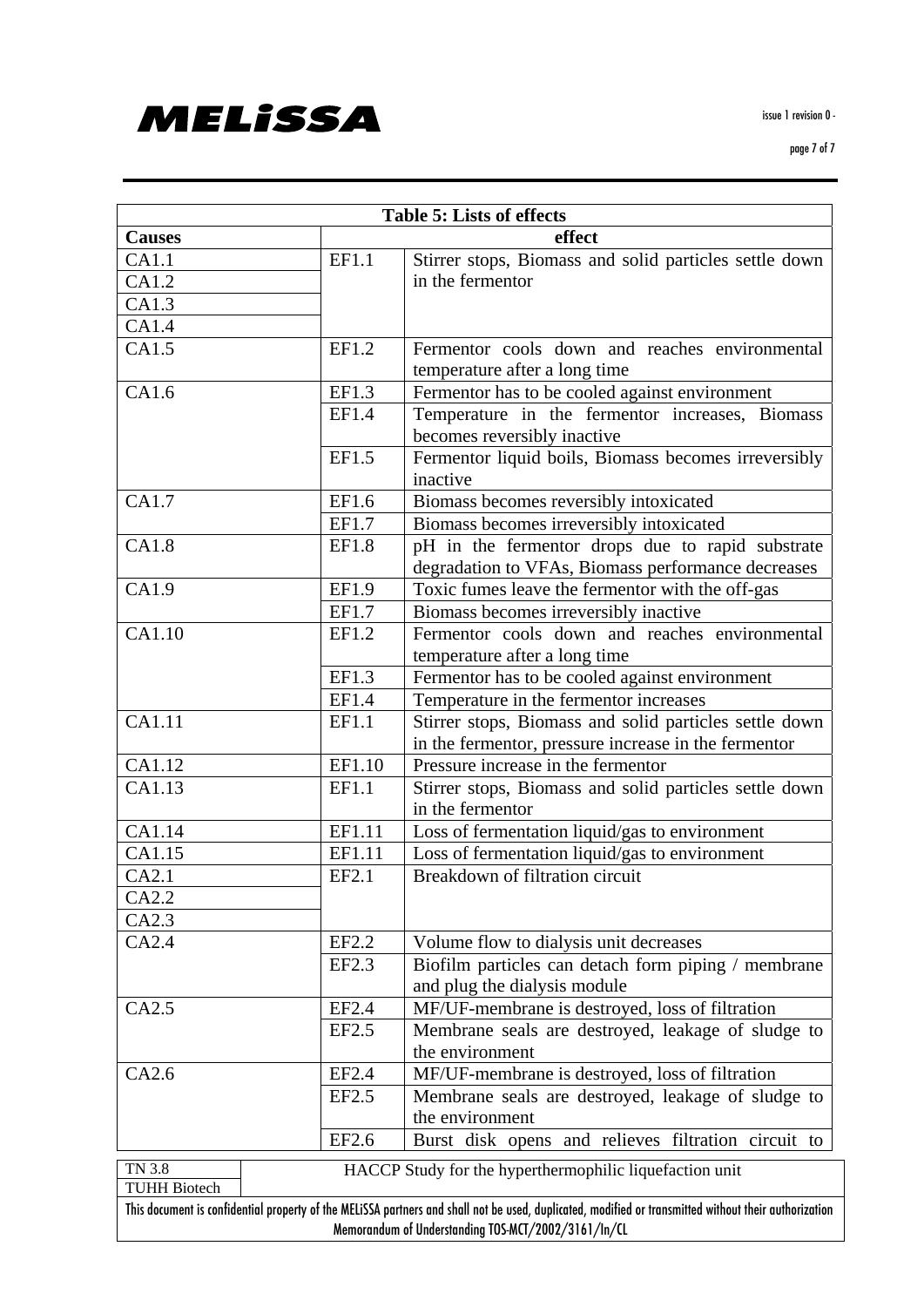

#### page 8 of 7

|              | reactor                                                 |  |  |  |
|--------------|---------------------------------------------------------|--|--|--|
| EF2.4        | MF/UF-membrane is destroyed, loss of filtration         |  |  |  |
| EF2.5        | Membrane seals are destroyed, leakage of sludge to      |  |  |  |
|              | the environment                                         |  |  |  |
| EF2.6        | Burst disk opens and relieves filtration circuit to     |  |  |  |
|              | reactor                                                 |  |  |  |
| EF2.7        | Filtration circuit freezes, pipes burst                 |  |  |  |
| <b>EF2.8</b> | Loss of retentate to environment                        |  |  |  |
| EF2.4        | MF/UF-membrane is destroyed, loss of filtration         |  |  |  |
| <b>EF2.8</b> | Loss of retentate to environment                        |  |  |  |
| EF2.9        | Hyperthermophilic MO enter the dialysate stream         |  |  |  |
| EF2.10       | Hyperthermophilic biofilm formation in dialysis unit    |  |  |  |
| EF3.1        | Plugging of dialysis unit in housing stream             |  |  |  |
| EF3.2        | Lowering of dialysis performance                        |  |  |  |
| EF3.3        | Dialysis membrane is destroyed, loss of dialysis        |  |  |  |
| EF3.4        | seals<br>Dialysis<br>of<br>destroyed,<br>leakage<br>are |  |  |  |
|              | filtrate/dialysate to the environment                   |  |  |  |
| EF3.5        | Convective flow from/to fermentor                       |  |  |  |
| EF3.3        | Dialysis membrane is destroyed, loss of dialysis        |  |  |  |
| EF3.3        | Dialysis membrane is destroyed, loss of dialysis        |  |  |  |
| EF3.6        | Convective flow from fermentor to dialysate             |  |  |  |
| EF3.7        | Freezing of dialysate circuit / pipes burst             |  |  |  |
| <b>EF3.8</b> | Loss of dialysate to environment                        |  |  |  |
| EF3.3        | Dialysis membrane is destroyed, loss of dialysis        |  |  |  |
| <b>EF3.8</b> | Loss of dialysate to environment                        |  |  |  |
|              |                                                         |  |  |  |

| <b>Table 6: List of consequences</b> |        |                                                       |  |  |  |  |
|--------------------------------------|--------|-------------------------------------------------------|--|--|--|--|
| effect                               |        | <b>Consequence</b>                                    |  |  |  |  |
| EF1.1                                | CO1.1  | Plugging of fermentor outlet                          |  |  |  |  |
|                                      | CO1.2  | Boiling of fermentor liquid due to temperature        |  |  |  |  |
|                                      |        | gradients                                             |  |  |  |  |
|                                      | CO1.3  | Formation of toxic reaction products in the fermentor |  |  |  |  |
|                                      | CO1.4  | Hyperthermophilic biomass dies                        |  |  |  |  |
|                                      | CO1.5  | Temporary shutdown<br>of<br>hyperthermophilic         |  |  |  |  |
|                                      |        | liquefaction unit                                     |  |  |  |  |
| EF1.2                                | CO1.6  | Liquefaction performance decreases                    |  |  |  |  |
|                                      | CO1.7  | Fermentation broth freezes                            |  |  |  |  |
|                                      | CO1.4  | Hyperthermophilic biomass dies                        |  |  |  |  |
| EF1.3                                | CO1.8  | Heat intake from the environment                      |  |  |  |  |
| EF1.4                                | CO1.9  | Biomass becomes reversibly inactive                   |  |  |  |  |
| EF1.5                                | CO1.10 | Biomass becomes irreversibly inactive                 |  |  |  |  |
|                                      | CO1.5  | Temporary shutdown<br>of<br>hyperthermophilic         |  |  |  |  |
|                                      |        | liquefaction unit                                     |  |  |  |  |

| TN 3.8              | HACCP Study for the hyperthermophilic liquefaction unit                                                                                               |
|---------------------|-------------------------------------------------------------------------------------------------------------------------------------------------------|
| <b>TUHH Biotech</b> |                                                                                                                                                       |
|                     | This document is confidential property of the MELISSA partners and shall not be used, duplicated, modified or transmitted without their authorization |
|                     | Memorandum of Understanding TOS-MCT/2002/3161/In/CL                                                                                                   |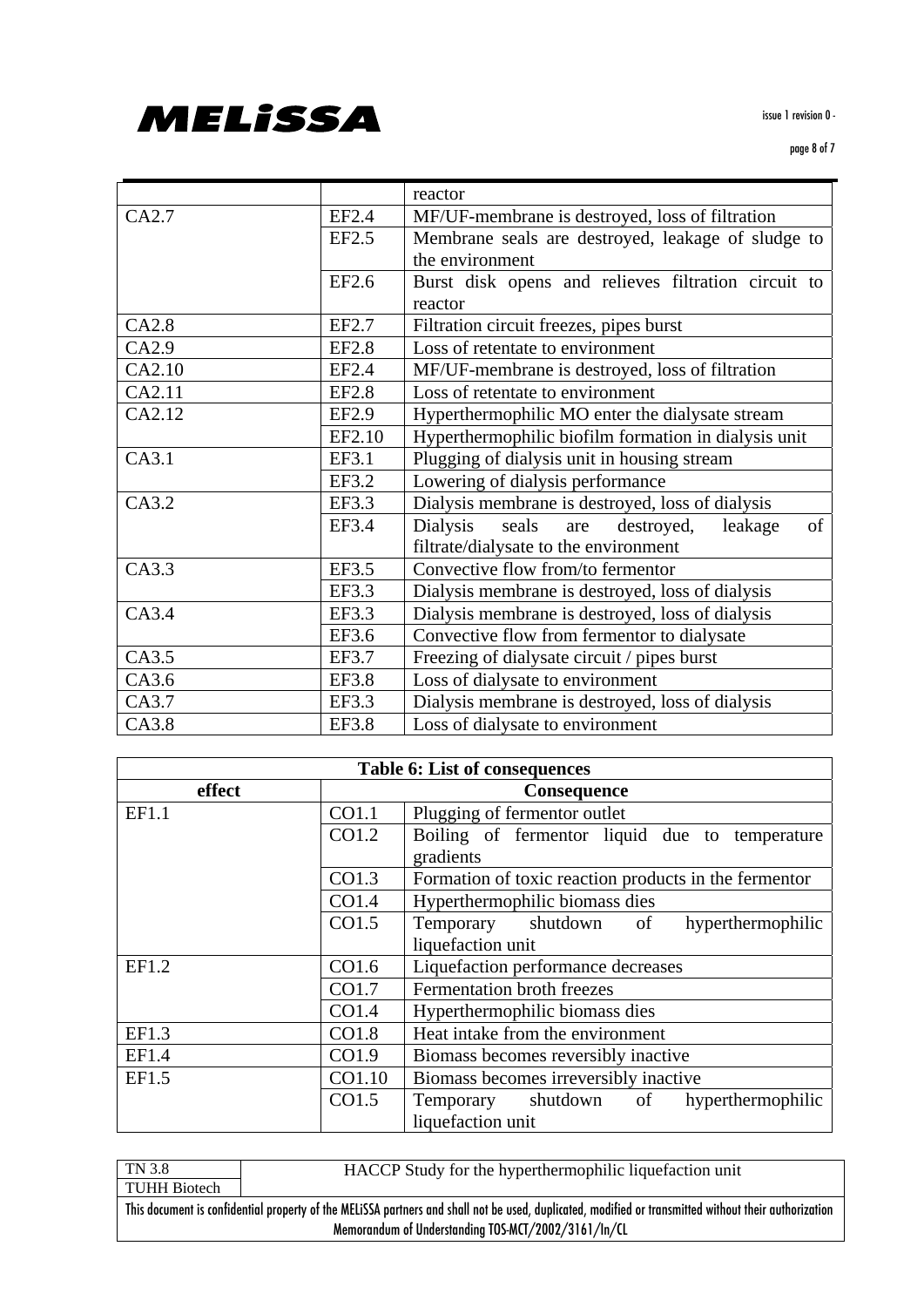

#### page 9 of 9

| EF1.6               | CO1.9               | Biomass becomes reversibly inactive                                                                                                                   |  |  |  |  |
|---------------------|---------------------|-------------------------------------------------------------------------------------------------------------------------------------------------------|--|--|--|--|
| EF1.7               | CO1.10              | Biomass becomes irreversibly inactive                                                                                                                 |  |  |  |  |
|                     | CO1.5               | shutdown<br>of<br>hyperthermophilic<br>Temporary                                                                                                      |  |  |  |  |
|                     |                     | liquefaction unit                                                                                                                                     |  |  |  |  |
| EF1.8               | CO1.11              | pH of hyperthermophilic fermentor drops                                                                                                               |  |  |  |  |
|                     | CO1.9               | Biomass becomes reversibly inactive                                                                                                                   |  |  |  |  |
| EF1.9               | $\overline{CO}1.12$ | Intoxication of phototrophic compartment                                                                                                              |  |  |  |  |
|                     | CO1.13              | Accumulation of non-degradable compounds in the                                                                                                       |  |  |  |  |
|                     |                     | loop                                                                                                                                                  |  |  |  |  |
| EF1.10              | CO1.14              | Opening of safety valve / burst disc, loss of                                                                                                         |  |  |  |  |
|                     |                     | fermentation liquid/gas to the environment                                                                                                            |  |  |  |  |
| EF1.11              | CO1.15              | Contamination of environment with hyperthermophilic                                                                                                   |  |  |  |  |
|                     |                     | <b>MO</b>                                                                                                                                             |  |  |  |  |
|                     | CO1.16              | Loss of carbon/nitrogen/sulfur/phosphor/oxygen/water                                                                                                  |  |  |  |  |
|                     |                     | to the environment                                                                                                                                    |  |  |  |  |
|                     | CO1.17              | Loss of hyperthermophilic liquefaction unit                                                                                                           |  |  |  |  |
| EF2.1               | CO <sub>2.1</sub>   | Accumulation of VFA in the fermentor                                                                                                                  |  |  |  |  |
|                     | CO <sub>2.2</sub>   | Drop of pH in the fermentor, biomass becomes                                                                                                          |  |  |  |  |
|                     |                     | reversibly inactive                                                                                                                                   |  |  |  |  |
|                     | CO <sub>2.3</sub>   | nutrient flow to phototrophic compartment stops                                                                                                       |  |  |  |  |
|                     | CO <sub>2.4</sub>   | shutdown of<br>hyperthermophilic<br>Temporary                                                                                                         |  |  |  |  |
|                     |                     | liquefaction unit                                                                                                                                     |  |  |  |  |
| EF2.2               | CO2.1               | Accumulation of VFA in the fermentor                                                                                                                  |  |  |  |  |
|                     | CO <sub>2.2</sub>   | Drop of pH in the fermentor, biomass becomes                                                                                                          |  |  |  |  |
|                     |                     | reversibly inactive                                                                                                                                   |  |  |  |  |
|                     | CO <sub>2.5</sub>   | nutrient flow to phototrophic compartment decreases                                                                                                   |  |  |  |  |
|                     | CO <sub>2.4</sub>   | shutdown of<br>hyperthermophilic<br>Temporary                                                                                                         |  |  |  |  |
|                     |                     | liquefaction unit                                                                                                                                     |  |  |  |  |
| EF2.3               | CO <sub>2.6</sub>   | Increase of dialysis unit inlet pressure                                                                                                              |  |  |  |  |
|                     | CO <sub>2.7</sub>   | Breakage of dialysis membrane                                                                                                                         |  |  |  |  |
|                     | CO <sub>2.8</sub>   | Plugging of dialysis membrane                                                                                                                         |  |  |  |  |
|                     | CO <sub>2.9</sub>   | Replacement of dialysis-membrane                                                                                                                      |  |  |  |  |
|                     | CO2.1               | Accumulation of VFA in the fermentor                                                                                                                  |  |  |  |  |
|                     | CO2.2               | Drop of pH in the fermentor, biomass becomes                                                                                                          |  |  |  |  |
|                     |                     | reversibly inactive                                                                                                                                   |  |  |  |  |
|                     | CO <sub>2.3</sub>   | nutrient flow to phototrophic compartment stops                                                                                                       |  |  |  |  |
|                     | CO <sub>2.4</sub>   | hyperthermophilic<br>Temporary<br>shutdown<br>of                                                                                                      |  |  |  |  |
|                     |                     | liquefaction unit                                                                                                                                     |  |  |  |  |
| EF2.4               | CO <sub>2.4</sub>   | Temporary<br>shutdown<br>hyperthermophilic<br>of                                                                                                      |  |  |  |  |
|                     |                     | liquefaction unit                                                                                                                                     |  |  |  |  |
|                     | CO <sub>2.9</sub>   | Replacement of MF/UF-membrane                                                                                                                         |  |  |  |  |
| EF2.5               | CO <sub>2.4</sub>   | Temporary<br>shutdown<br>of<br>hyperthermophilic                                                                                                      |  |  |  |  |
|                     |                     | liquefaction unit                                                                                                                                     |  |  |  |  |
|                     | CO2.10              | Replacement of MF/UF-membrane seals                                                                                                                   |  |  |  |  |
| <b>TN 3.8</b>       |                     |                                                                                                                                                       |  |  |  |  |
| <b>TUHH Biotech</b> |                     | HACCP Study for the hyperthermophilic liquefaction unit                                                                                               |  |  |  |  |
|                     |                     | This document is confidential property of the MELISSA partners and shall not be used, duplicated, modified or transmitted without their authorization |  |  |  |  |
|                     |                     | Memorandum of Understanding TOS-MCT/2002/3161/In/CL                                                                                                   |  |  |  |  |
|                     |                     |                                                                                                                                                       |  |  |  |  |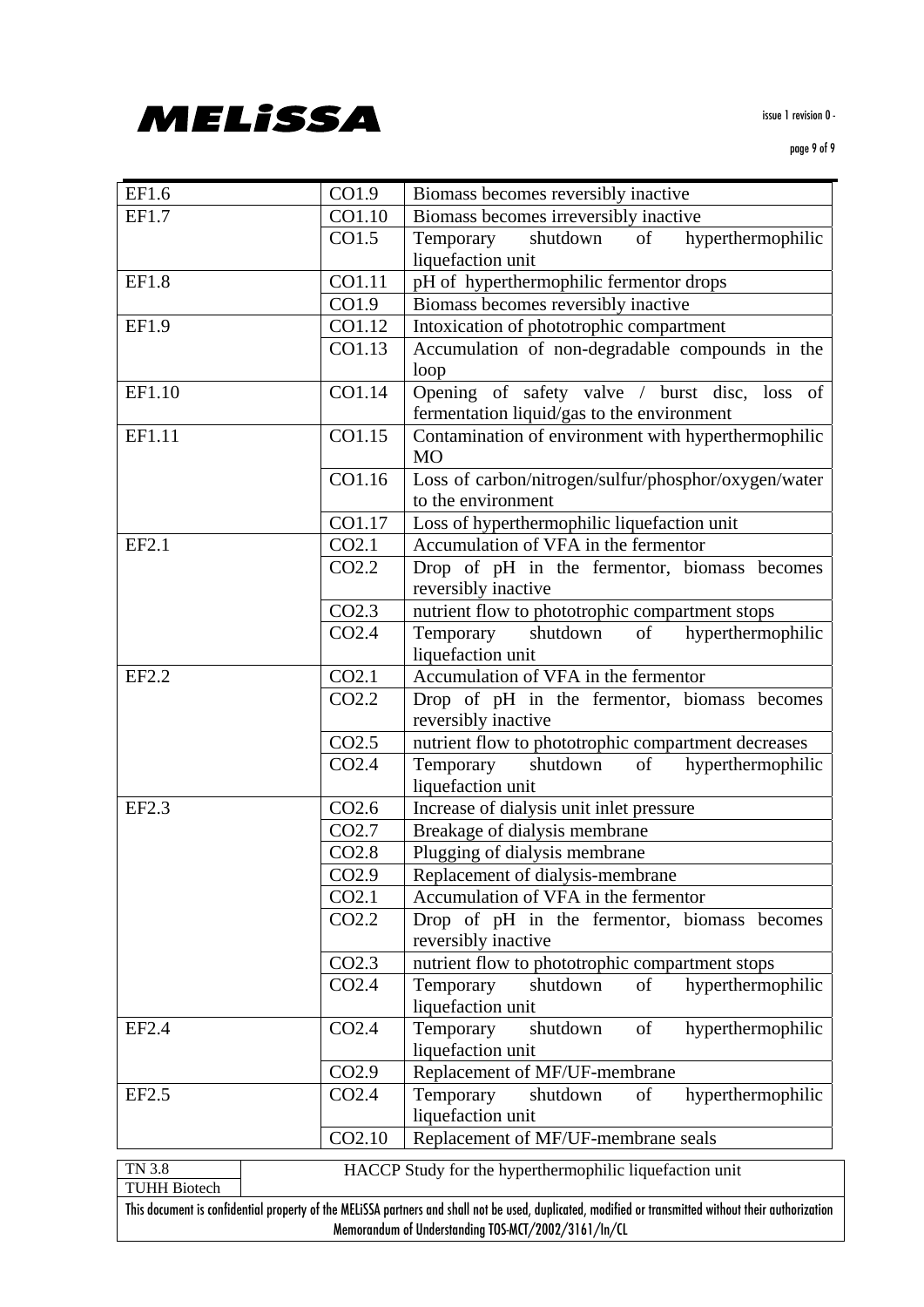

| EF2.6        | CO2.11             | Replacement of burst disk                                 |  |  |  |
|--------------|--------------------|-----------------------------------------------------------|--|--|--|
| EF2.7        | CO2.12             | Replacement of piping                                     |  |  |  |
|              | CO2.13             | Irreversible loss of hyperthermophilic liquefaction unit  |  |  |  |
| <b>EF2.8</b> | CO2.14             | Loss of Water in the system                               |  |  |  |
|              | CO2.15             | Loss of carbon/nitrogen/sulfur in the system              |  |  |  |
|              | CO <sub>2.16</sub> | Loss of $CO2$ in the system                               |  |  |  |
|              | CO2.17             | Contamination of environment with hyperthermophilic       |  |  |  |
|              |                    | <b>MO</b>                                                 |  |  |  |
| EF2.9        | CO <sub>2.18</sub> | Contamination<br>of<br>phototrophic<br>with<br>reactor    |  |  |  |
|              |                    | hyperthermophilic MO                                      |  |  |  |
| EF2.10       | CO <sub>2.9</sub>  | Replacement of dialysis-membrane                          |  |  |  |
|              | CO2.1              | Accumulation of VFA in the fermentor                      |  |  |  |
|              | CO <sub>2.2</sub>  | Drop of pH in the fermentor, biomass becomes              |  |  |  |
|              |                    | reversibly inactive                                       |  |  |  |
|              | CO <sub>2.3</sub>  | nutrient flow to phototrophic compartment stops           |  |  |  |
|              | CO <sub>2.4</sub>  | shutdown<br>of<br>hyperthermophilic<br>Temporary          |  |  |  |
|              |                    | liquefaction unit                                         |  |  |  |
| EF3.1        | CO <sub>3.1</sub>  | Accumulation of VFA in the fermentor                      |  |  |  |
|              | CO <sub>3.2</sub>  | Drop of pH in the fermentor                               |  |  |  |
|              | CO3.3              | nutrient flow to phototrophic compartment stops           |  |  |  |
|              | CO <sub>3.4</sub>  | hyperthermophilic<br>Temporary<br>shutdown of             |  |  |  |
|              |                    | liquefaction unit                                         |  |  |  |
| EF3.2        | CO <sub>3.1</sub>  | Accumulation of VFA in the fermentor                      |  |  |  |
|              | CO3.2              | Drop of pH in the fermentor                               |  |  |  |
|              | CO3.3              | nutrient flow to phototrophic compartment stops           |  |  |  |
|              | CO <sub>3.4</sub>  | hyperthermophilic<br>Temporary<br>shutdown<br>of          |  |  |  |
|              |                    | liquefaction unit                                         |  |  |  |
| EF3.3        | CO <sub>3.4</sub>  | Temporary<br>shutdown<br>of<br>hyperthermophilic          |  |  |  |
|              |                    | liquefaction unit                                         |  |  |  |
|              | CO3.5              | Replacement of dialysis membrane                          |  |  |  |
| EF3.4        | CO <sub>3.4</sub>  | Temporary<br>shutdown<br>of<br>hyperthermophilic          |  |  |  |
|              |                    | liquefaction unit                                         |  |  |  |
|              | CO3.6              | Replacement of dialysis membrane seals                    |  |  |  |
| EF3.5        | CO3.7              | Liquid level in fermentor drops                           |  |  |  |
|              | CO3.8              | Liquid level in fermentor rises                           |  |  |  |
| EF3.6        | CO3.7              | Liquid level in fermentor drops                           |  |  |  |
| EF3.7        | CO3.9              | Replacement of dialysis pipings                           |  |  |  |
|              | CO3.10             | Loss of hyperthermophilic liquefaction unit               |  |  |  |
| <b>EF3.8</b> | CO3.11             | Loss of water to environment                              |  |  |  |
|              | CO3.12             | Loss of carbon/sulfur/nitrogen/oxygen to environment      |  |  |  |
|              | CO3.13             |                                                           |  |  |  |
|              |                    | Contamination of environment with hyperthermophilic<br>MO |  |  |  |
|              |                    |                                                           |  |  |  |

| TN 3.8       | HACCP Study for the hyperthermophilic liquefaction unit                                                                                               |
|--------------|-------------------------------------------------------------------------------------------------------------------------------------------------------|
| TUHH Biotech |                                                                                                                                                       |
|              | This document is confidential property of the MELISSA partners and shall not be used, duplicated, modified or transmitted without their authorization |
|              | Memorandum of Understanding TOS-MCT/2002/3161/In/CL                                                                                                   |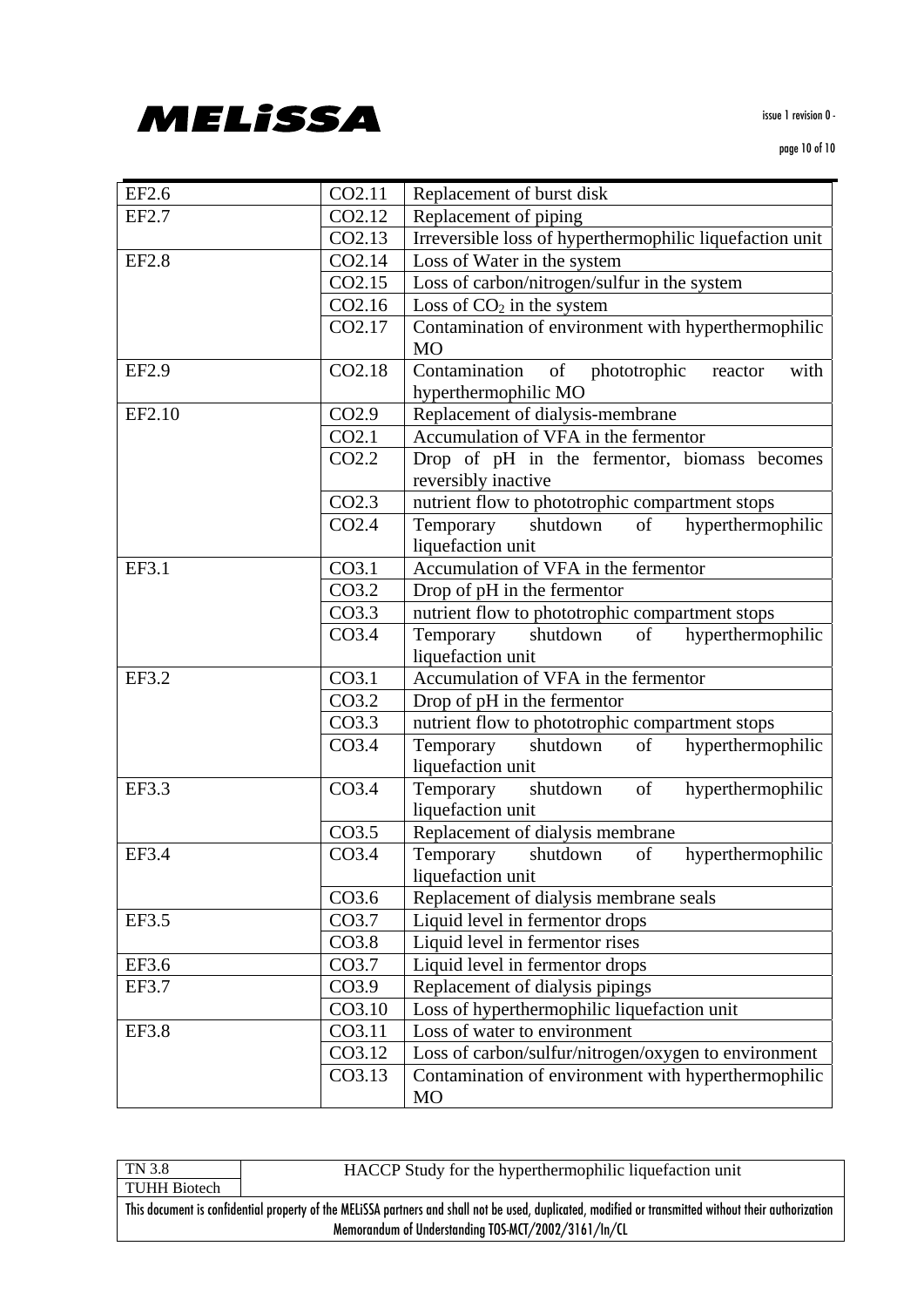

| Table 7: Hazard scenario list for normal operation |                                          |                             |                                                                                                                                                                                                                                          |                                         |
|----------------------------------------------------|------------------------------------------|-----------------------------|------------------------------------------------------------------------------------------------------------------------------------------------------------------------------------------------------------------------------------------|-----------------------------------------|
| <b>Hazard</b><br>manifestation                     | Cause - Effects -<br><b>Consequences</b> | Conseq<br>uence<br>severity | <b>Observable symptoms</b>                                                                                                                                                                                                               | Propagatio<br>n and<br>reaction<br>time |
| HM1.1                                              | CA1.1-EF1.1-<br>CO1.1,                   | III                         | Stirrer stops, Blackout,<br>Liquid level in fermentor<br>rises                                                                                                                                                                           | PT: 1 s<br>RT: 30 min                   |
|                                                    | CA1.1-EF1.1-<br>CO1.2                    | III                         | Stirrer stops, Detection of   PT:1 s<br>complex molecules in off-<br>Heat<br>gas,<br>transfer<br>into<br>fermentor<br>decreases,<br>in<br>Temperature<br>reactor<br>changes                                                              | RT: 1 d                                 |
|                                                    | CA1.1-EF1.1-<br>CO1.3                    | III                         | Detection<br>of<br>complex<br>molecules in off-gas                                                                                                                                                                                       | PT: 30 min<br>RT: 5 min                 |
|                                                    | CA1.1-EF1.1-<br>CO1.4                    | $\mathbf{I}$                | Decrease<br>fermentor<br>in<br>performance                                                                                                                                                                                               | PT: 1 w<br>RT: 1 d                      |
|                                                    | CA1.1-EF1.1-<br>CO1.5                    | $\mathbf{I}$                |                                                                                                                                                                                                                                          |                                         |
|                                                    | CA1.2-EF1.1-<br>CO1.1                    | III                         |                                                                                                                                                                                                                                          |                                         |
|                                                    | CA1.2-EF1.1-<br>CO1.2                    | III                         | $\overline{a}$                                                                                                                                                                                                                           | $\frac{1}{2}$                           |
|                                                    | CA1.2-EF1.1-<br>CO1.3                    | III                         | $\overline{\phantom{a}}$                                                                                                                                                                                                                 | $\overline{\phantom{a}}$                |
|                                                    | CA1.2-EF1.1-<br>CO1.4                    | $\mathbf{I}$                |                                                                                                                                                                                                                                          | $\overline{a}$                          |
|                                                    | CA1.2-EF1.1-<br>CO1.5                    | $\mathbf{I}$                | $\overline{a}$                                                                                                                                                                                                                           | $\overline{\phantom{a}}$                |
|                                                    | CA1.3-EF1.1-<br>CO1.1                    | III                         | Stirrer<br>Blackout,<br>stops,<br>Liquid level in ferment o $ RT: 30$ min<br>rises, Leaking of fermentor<br>liquid into the environment                                                                                                  | PT: 1 s                                 |
|                                                    | CA1.3-EF1.1-<br>CO1.2                    | III                         | Stirrer stops, Detection of $ PT:1 s$<br>complex molecules in off-<br>gas, Heat<br>transfer<br>into<br>fermentor<br>decreases,<br>Temperature<br>in<br>reactor<br>Leaking<br>changes<br>of<br>fermentor<br>liquid<br>into<br>environment | RT: 1 d                                 |
|                                                    | CA1.3-EF1.1-                             | III                         | of<br>Detection                                                                                                                                                                                                                          | complex   PT: 30 min                    |

TN 3.8 TUHH Biotech HACCP Study for the hyperthermophilic liquefaction unit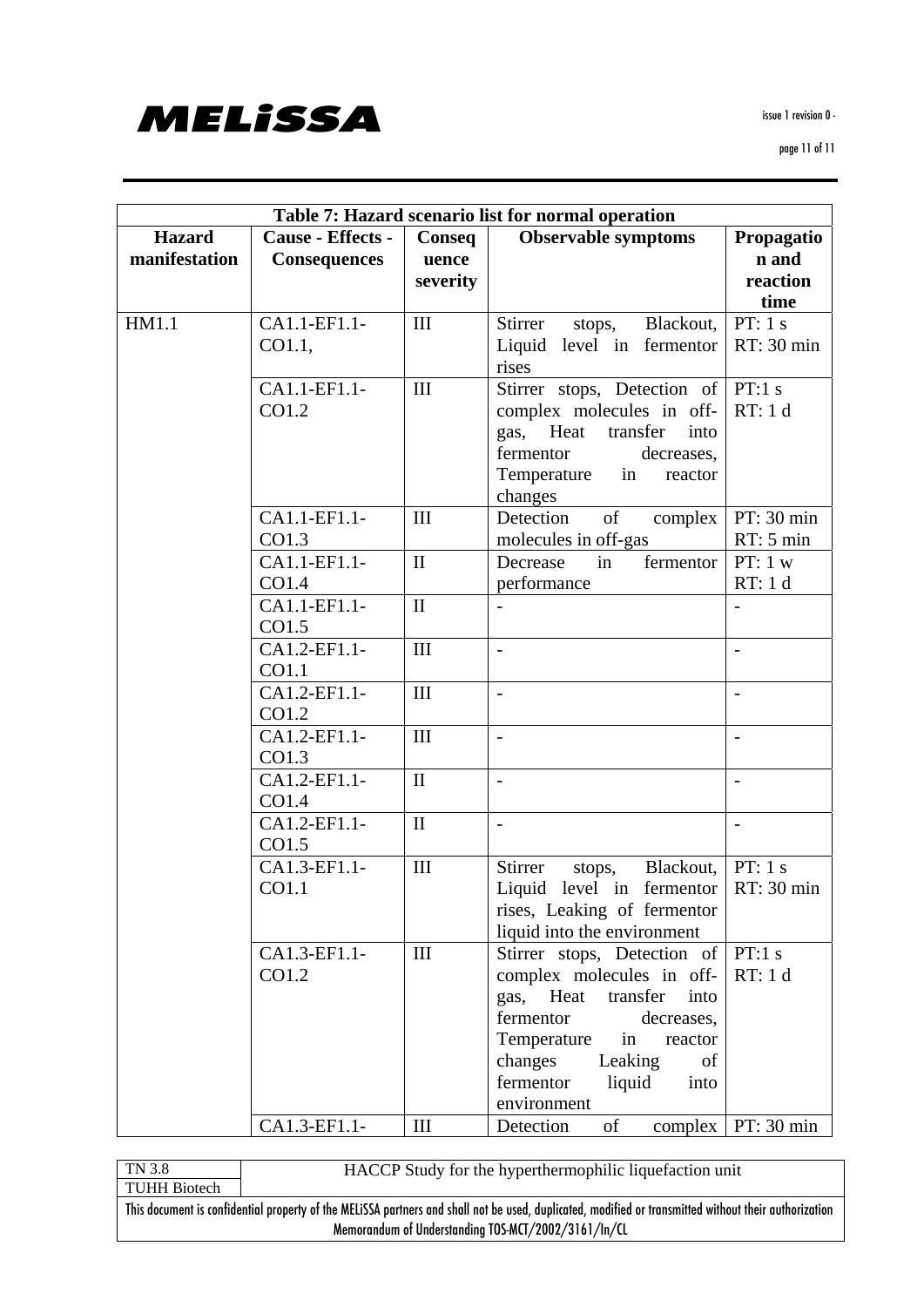

page 12 of 11

|       | CO1.3        |              | in off-gas,<br>molecules                | RT: 5 min         |
|-------|--------------|--------------|-----------------------------------------|-------------------|
|       |              |              | Leaking of fermentor liquid             |                   |
|       |              |              | into the environment                    |                   |
|       |              |              |                                         |                   |
|       | CA1.3-EF1.1- | $\mathbf{I}$ | fermentor   PT: $1 w$<br>in<br>Decrease |                   |
|       | CO1.4        |              | performance, Leaking<br>of              | RT: 1 d           |
|       |              |              | fermentor liquid into the               |                   |
|       |              |              | environment                             |                   |
|       | CA1.3-EF1.1- | $\mathbf{I}$ |                                         | $\qquad \qquad -$ |
|       | CO1.5        |              |                                         |                   |
|       | CA1.4-EF1.1- | III          | Stirrer stops or slows down,   PT: 1 s  |                   |
|       | CO1.1        |              | Blackout, Liquid level in               | RT: 30 min        |
|       |              |              | fermentor rises,                        |                   |
|       | CA1.4-EF1.1- | III          | Stirrer stops or slows down,            | PT:1 s            |
|       | CO1.2        |              | Detection<br>of<br>complex              | RT: 1 d           |
|       |              |              | molecules in off-gas, Heat              |                   |
|       |              |              | transfer into fermentor                 |                   |
|       |              |              | decreases, Temperature in               |                   |
|       |              |              | reactor changes                         |                   |
|       | CA1.4-EF1.1- | III          | Detection of complex                    | PT: 30 min        |
|       | CO1.3        |              | molecules in off-gas                    | RT: 5 min         |
|       | CA1.4-EF1.1- | $\mathbf{I}$ | fermentor<br>Decrease<br>in             | PT: 1 w           |
|       | CO1.4        |              | performance                             | RT: 1 d           |
|       | CA1.4-EF1.1- | $\mathbf{I}$ |                                         |                   |
|       | CO1.5        |              |                                         |                   |
| HM1.2 | CA1.5-EF1.2- | III          | fermentor   $PT: 1 h$<br>in<br>Decrease |                   |
|       | CO1.6        |              | temperature, Decrease<br>in             | RT: 1 d           |
|       |              |              | fermentor performance                   |                   |
|       | CA1.5-EF1.2- | $\mathbf{I}$ | fermentor   $PT: 1 h$<br>in             |                   |
|       |              |              | Decrease                                | RT: 2 w           |
|       | CO1.7        |              | temperature, Decrease<br>in             |                   |
|       |              |              | fermentor performance<br>in             |                   |
|       | CA1.5-EF1.2- | $\mathbf{I}$ | fermentor   $PT: 1 h$<br>Decrease       |                   |
|       | CO1.4        |              | temperature, Decrease in $\ RT: 2 w\ $  |                   |
|       |              |              | fermentor performance                   |                   |
|       | CA1.6-EF1.3- | IV           | Temperature of fermentor   PT: 1 h      |                   |
|       | CO1.8        |              | increases, heat balance is not          | RT: 12 h          |
|       |              |              | closed                                  |                   |
|       | CA1.6-EF1.4- | III          | of fermentor<br>Temperature             | PT: 1 h           |
|       | CO1.9        |              | fermentor<br>increases,                 | RT: 2h            |
|       |              |              | performance decreases                   |                   |
|       | CA1.6-EF1.5- | $\mathbf{I}$ | Temperature of fermentor                | PT: 1 h           |
|       | CO1.10       |              | increases,<br>fermentor                 | RT:1h             |
|       |              |              | performance decreases                   |                   |
| HM1.3 | CA1.7-EF1.6- | III          | performance<br>Fermentor                | PT: 3d            |
|       | CO1.9        |              | decreases                               | $RT: -$           |
|       |              |              |                                         |                   |

TN 3.8 TUHH Biotech HACCP Study for the hyperthermophilic liquefaction unit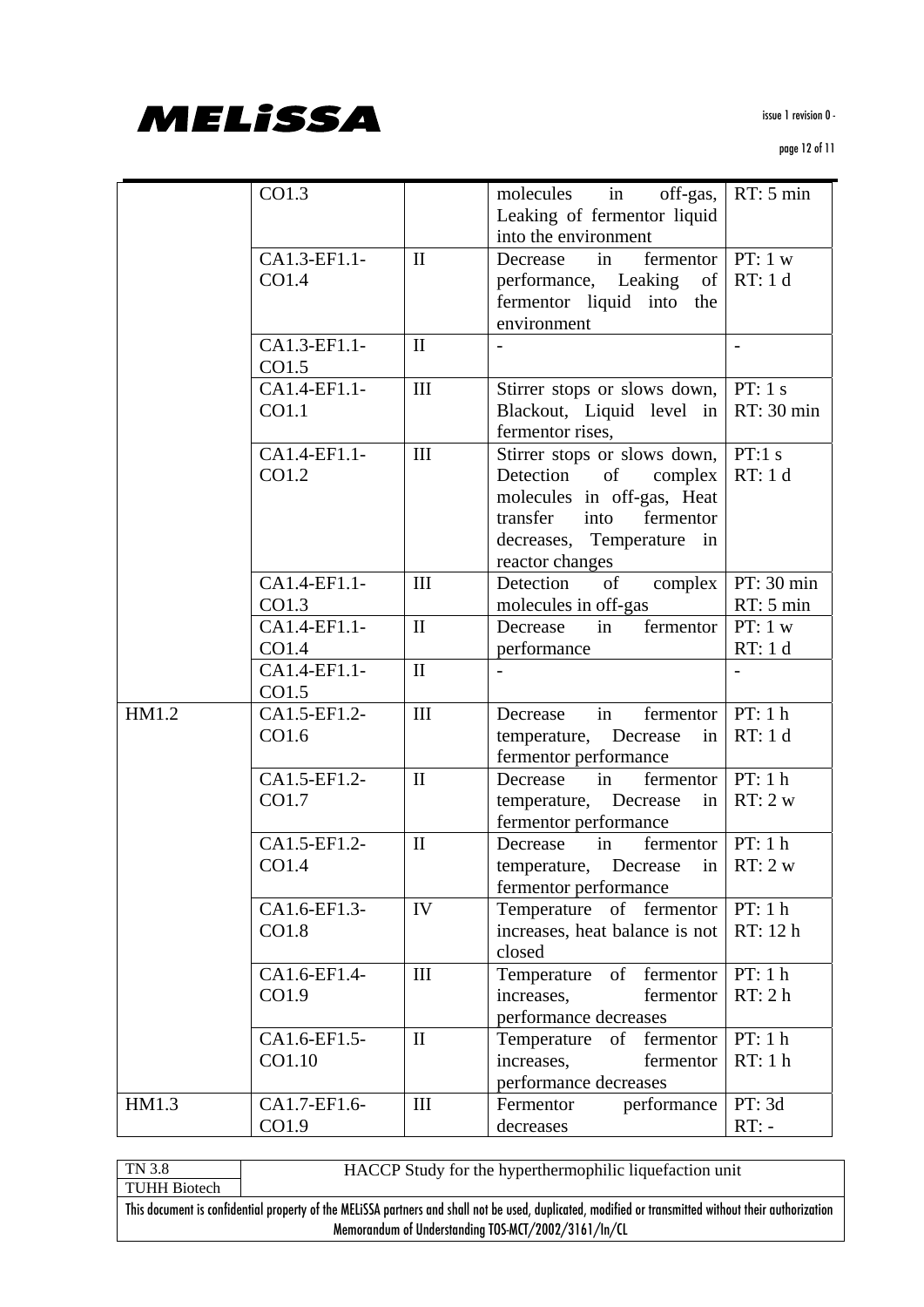

|       |                |                 |                                  | PT: 3d     |
|-------|----------------|-----------------|----------------------------------|------------|
|       | CA1.7-EF1.7-   | $\mathbf{I}$    | performance<br>Fermentor         |            |
|       | CO1.10         |                 | decreases                        | $RT: -$    |
|       | CA1.7-EF1.7-   | $\mathbf{I}$    |                                  |            |
|       | CO1.5          |                 |                                  |            |
|       | CA1.8-EF1.8-   | IV              | pH in fermentor drops            | PT: 12 h   |
|       | CO1.11         |                 |                                  | RT: 3d     |
|       | CA1.8-EF1.8-   | III             | $pH$ in<br>fermentor drops,      | PT: 12 h   |
|       | CO1.9          |                 | fermentor<br>performance         | RT: 3d     |
|       |                |                 | decreases                        |            |
|       | CA1.9-EF1.9-   | $\mathbf{I}$    | Performance of phototrophic      | PT: 1 d    |
|       | CO1.12         |                 | compartment decreases            | RT: 1 d    |
|       | CA1.9-EF1.7-   | $\mathbf{I}$    | performance<br>Fermentor         | PT: 3d     |
|       | CO1.10         |                 | decreases                        | $RT: -$    |
| HM1.4 | CA1.10-EF1.2-  | III             | performance<br>Fermentor         | PT: 12 h   |
|       | CO1.6          |                 | decreases,<br>temperature<br>of  | RT: 1 d    |
|       |                |                 | fermentor decreases              |            |
|       | CA1.10-EF1.2-  | $\mathbf{I}$    |                                  | PT: $1 w$  |
|       |                |                 | Stirrer stops, temperature of    |            |
|       | CO1.7          |                 | fermentor drops to $0^{\circ}$ C | RT: 1 w    |
|       | CA1.10-EF1.2-  | $\mathbf{I}$    | Fermentor<br>performance         | PT: 3d     |
|       | CO1.4          |                 | decreases                        | RT: 1 w    |
|       | CA1.10-EF1.3-  | IV              | Heat balance is not closed       | PT: 12 h   |
|       | CO1.8          |                 |                                  | RT: 1 d    |
|       | CA1.10-EF1.4-  | III             | performance<br>Fermentor         | PT: 30 min |
|       | CO1.9          |                 | decreases,<br>Temperature of     | RT 45 min  |
|       |                |                 | fermentor increases              |            |
| HM1.5 | CA1.11-EF1.1-  | III             | Stirrer stops, Liquid level in   | PT: $1 s$  |
|       | CO1.1          |                 | fermentor rises                  | RT: 30 min |
|       | CA1.11-EF1.1-  | III             | Stirrer stops, Detection of      | PT:1 s     |
|       | CO1.2          |                 | complex molecules in off-        | RT: 1 d    |
|       |                |                 | Heat<br>gas,<br>transfer<br>into |            |
|       |                |                 | fermentor<br>decreases,          |            |
|       |                |                 | Temperature in reactor           |            |
|       |                |                 | changes                          |            |
|       | CA1.11-EF1.1-  | III             | of<br>Detection<br>complex       | PT: 30 min |
|       | CO1.3          |                 | molecules in off-gas             | RT: 5 min  |
|       | CA1.11-EF1.1-  | $\mathbf{I}$    | fermentor<br>Decrease<br>in      | PT: 1 w    |
|       | CO1.4          |                 | performance                      | RT: 1 d    |
|       | CA1.11-EF1.1-  | $\mathbf{I}$    |                                  |            |
|       | CO1.5          |                 |                                  |            |
|       | CA1.12-EF1.10- | $\mathbf{II}$ * | of<br>Abrupt<br>decreases        | PT: 1 s    |
|       | CO1.14         |                 |                                  | RT:1d      |
|       | CA1.10-EF1.2-  | $\rm III$       | fermentor pressure,              | PT: 1 h    |
| HM1.6 |                |                 | in<br>fermentor<br>Decrease      |            |
|       | CO1.6          |                 | temperature, Decrease<br>in      | RT: 1 d    |
|       |                |                 | fermentor performance            |            |

TN 3.8 TUHH Biotech HACCP Study for the hyperthermophilic liquefaction unit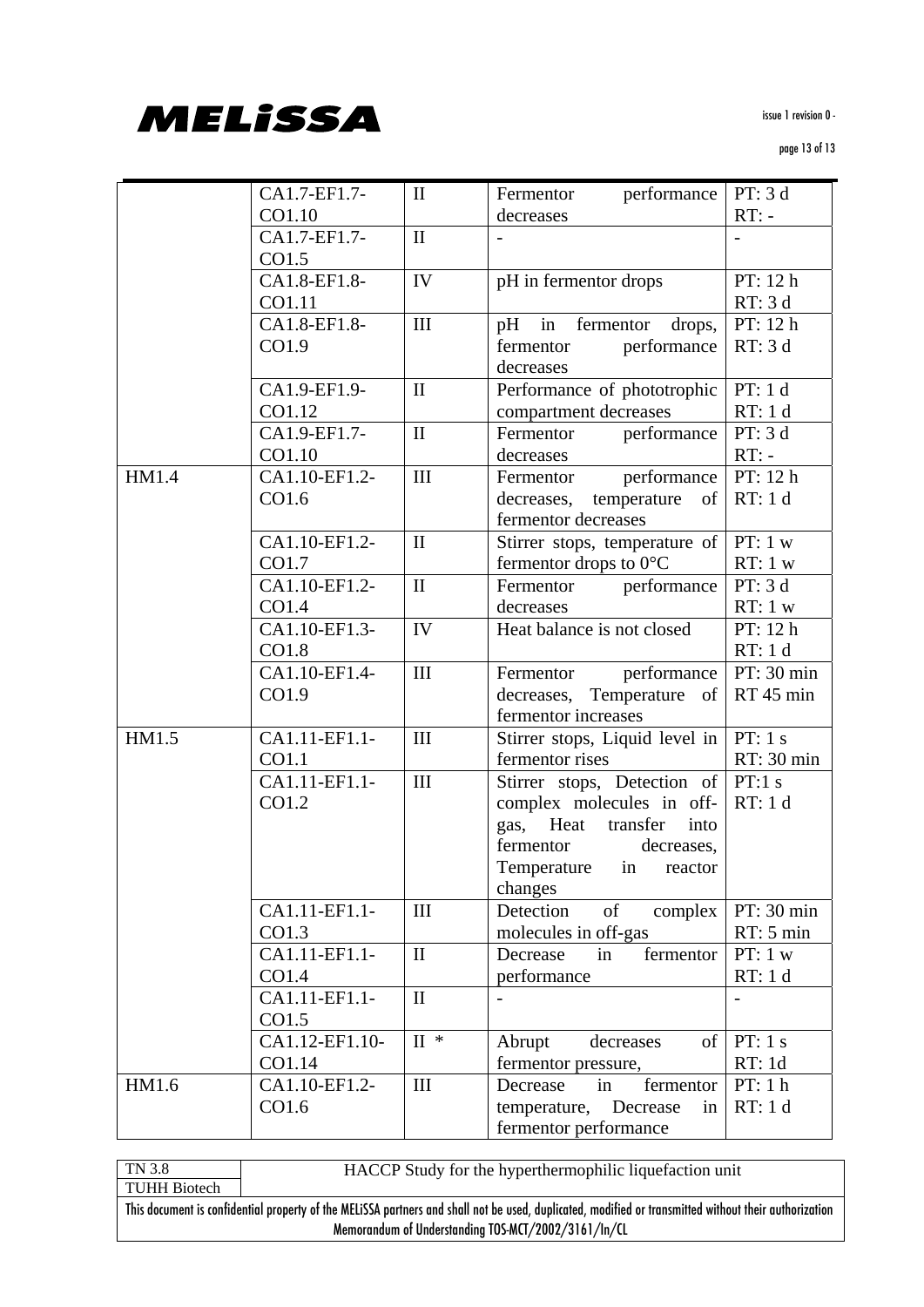

page 14 of 14

|       | CA1.10-EF1.2-     | $\mathbf{I}$                 | in fermentor $PT: 1 h$<br>Decrease |                |
|-------|-------------------|------------------------------|------------------------------------|----------------|
|       | CO1.7             |                              | temperature, Decrease<br>in        | RT: 2 w        |
|       |                   |                              | fermentor performance              |                |
|       | CA1.10-EF1.2-     | $\mathbf{I}$                 | Decrease in<br>fermentor           | PT: 1 h        |
|       | CO1.4             |                              | temperature, Decrease<br>in        | RT: 2 w        |
|       |                   |                              | fermentor performance              |                |
|       | CA1.10-EF1.3-     | IV                           | Heat balance is not closed         | PT: 12 h       |
|       | CO1.8             |                              |                                    | RT: 1 d        |
|       | CA1.10-EF1.4-     | III                          | performance<br>Fermentor           | PT: 30 min     |
|       | CO1.9             |                              | decreases, Temperature of          | RT 45 min      |
|       |                   |                              | fermentor increases                |                |
| HM1.7 | CA1.13-EF1.1-     | III                          | increases,<br>Stirrer<br>speed     | PT:1 s         |
|       | CO1.1             |                              | Detection of<br>complex            | RT: 1 d        |
|       |                   |                              | molecules in off-gas, Heat         |                |
|       |                   |                              | into<br>fermentor<br>transfer      |                |
|       |                   |                              | decreases, Temperature in          |                |
|       |                   |                              | reactor changes                    |                |
|       | CA1.13-EF1.1-     | III                          | $\sigma$<br>complex<br>Detection   | PT: 30 min     |
|       | CO1.2             |                              | molecules in off-gas               | RT: 5 min      |
|       | CA1.13-EF1.1-     | III                          | fermentor<br>in<br>Decrease        | PT: 1 w        |
|       | CO1.3             |                              | performance,                       | RT: 1 d        |
|       | CA1.13-EF1.1-     | $\mathbf{I}$                 | fermentor<br>Decrease<br>in        | PT: 1 w        |
|       | CO1.4             |                              | performance                        | RT: 1 d        |
|       | CA1.13-EF1.1-     | $\mathbf{I}$                 |                                    |                |
|       | CO1.5             |                              |                                    |                |
|       | CA1.14-EF1.11-    | $\scriptstyle\rm III$ $\ast$ | $\overline{\phantom{0}}$           | $\overline{a}$ |
|       | CO1.15            |                              |                                    |                |
|       | CA1.14-EF1.11-    | $\mathbf{I}$                 | Mass balance is not closed,        | PT: 1 min      |
|       | CO1.16            |                              | fermentor<br>decrease<br>in        | $RT: -$        |
|       |                   |                              | pressure and temperature           |                |
|       | CA1.14-EF1.11-    | $\mathbf I$                  |                                    | $\overline{a}$ |
|       | CO1.17            |                              |                                    |                |
|       | CA1.15-EF1.11-    | $\scriptstyle\rm III$ $\ast$ | Mass balance is not closed,        | PT: 12 h       |
|       | CO1.15            |                              | leakage stream under seals         | RT: 1 d        |
|       | CA1.15-EF1.11-    | $\mathbf{I}$                 | Mass balance is not closed         | PT: 12 h       |
|       | CO1.16            |                              |                                    | RT: 1 d        |
| HM2.1 | CA2.1-EF2.1-      | IV                           | Accumulation of VFA in             | PT: 1 s        |
|       | CO2.1             |                              | fermentor,<br>blackout,            | RT: 1 d        |
|       |                   |                              | filtration<br>flow<br>mass         |                |
|       |                   |                              | decreases, pump stops              |                |
|       | CA2.1-EF2.1-      | IV                           | Pump stops, filtration mass        | PT: 1 h        |
|       | CO2.2             |                              | flow decreases                     | RT: 1 d        |
|       | CA2.1-EF2.1-      | III                          | Performance of phototrophic        | PT: 1 d        |
|       | CO <sub>2.3</sub> |                              | compartment decreases              | RT: 2 d        |

TN 3.8 TUHH Biotech HACCP Study for the hyperthermophilic liquefaction unit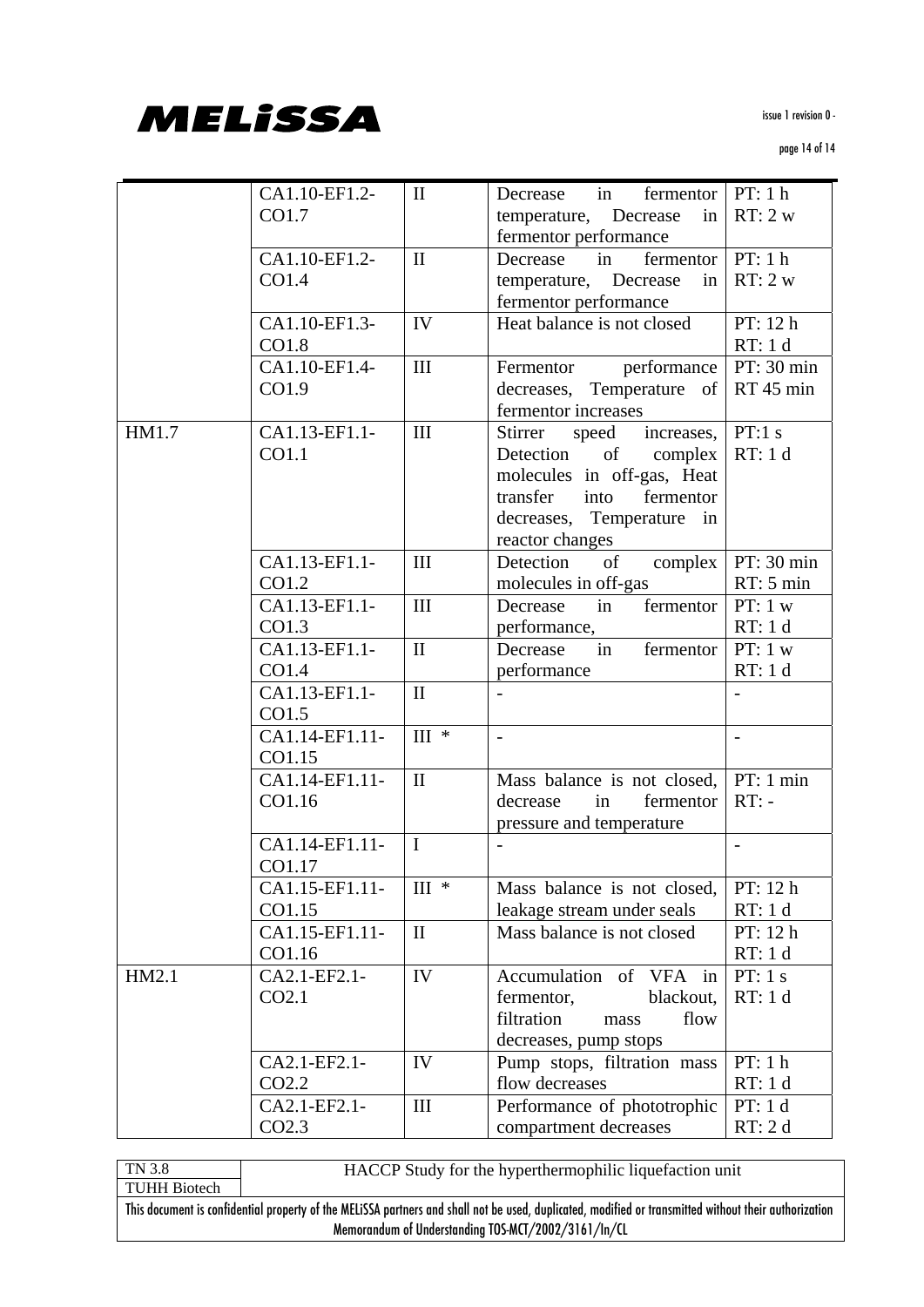

|       | CA2.1-EF2.1-      | $\mathbf{I}$ |                                  |           |
|-------|-------------------|--------------|----------------------------------|-----------|
|       | CO <sub>2.4</sub> |              |                                  |           |
|       | CA2.2-EF2.1-      | IV           | Accumulation of VFA in $PT: 1 s$ |           |
|       | CO2.1             |              | blackout,<br>fermentor,          | RT: 1d    |
|       |                   |              | filtration<br>flow<br>mass       |           |
|       |                   |              | decreases, pump stops            |           |
|       | CA2.2-EF2.1-      | IV           | Pump stops, filtration mass      | PT: 1 h   |
|       | CO <sub>2.2</sub> |              | flow decreases                   | RT: 1 d   |
|       | CA2.2-EF2.1-      | III          | Performance of phototrophic      | PT: 1 d   |
|       | CO <sub>2.3</sub> |              | compartment decreases            | RT: 2 d   |
|       | CA2.2-EF2.1-      | $\mathbf{I}$ |                                  |           |
|       | CO <sub>2.4</sub> |              |                                  |           |
|       | CA2.3-EF2.1-      | IV           | Accumulation of VFA in           | PT: 1 s   |
|       | CO2.1             |              | fermentor,<br>blackout,          | RT: 1 d   |
|       |                   |              | filtration<br>flow<br>mass       |           |
|       |                   |              | decreases, pump stops            |           |
|       | CA2.3-EF2.1-      | IV           | Pump stops, filtration mass      | PT: 1 h   |
|       | CO <sub>2.2</sub> |              | flow decreases                   | RT: 1 d   |
|       | CA2.3-EF2.1-      | III          | Performance of phototrophic      | PT: 1 d   |
|       | CO <sub>2.3</sub> |              | compartment decreases            | RT: 2 d   |
|       | CA2.3-EF2.1-      | $\mathbf{I}$ |                                  |           |
|       | CO <sub>2.4</sub> |              |                                  |           |
| HM2.2 | CA2.4-EF2.2-      | IV           | Accumulation of VFA in $PT: 6m$  |           |
|       | CO <sub>2.1</sub> |              | fermentor, pH in fermentor       | RT:1a     |
|       |                   |              | drops, performance<br>of         |           |
|       |                   |              | hyperthermophilic fermentor      |           |
|       |                   |              | decreases                        |           |
|       | CA2.4-EF2.2-      | IV           | Accumulation of VFA in $ PT: 6m$ |           |
|       | CO <sub>2.2</sub> |              | fermentor, pH in fermentor       | RT: 1 a   |
|       |                   |              | performance<br>drops,<br>of      |           |
|       |                   |              | hyperthermophilic fermentor      |           |
|       |                   |              | decreases                        |           |
|       | CA2.4-EF2.2-      | $\mathbf{I}$ |                                  |           |
|       | CO <sub>2.4</sub> |              |                                  |           |
|       | CA2.4-EF2.2-      | IV           | Performance of phototrophic      | PT: 6m    |
|       | CO <sub>2.5</sub> |              | decreases,<br>compartment        | RT: 1 a   |
|       |                   |              | VFA / DOC in dialysate           |           |
|       |                   |              | decreases                        |           |
|       | CA2.4-EF2.3-      | III          | of dialysis<br>inlet<br>Increase | PT: $1 s$ |
|       | CO <sub>2.6</sub> |              | pressure                         | RT: 10 s  |
|       | CA2.4-EF2.3-      | $\mathbf{I}$ | of inlet / outlet<br>Pressure    | PT: $1 s$ |
|       | CO <sub>2.7</sub> |              | dialysate / retentate is equal,  | $RT: -$   |
|       |                   |              | volume<br>flow<br>from           |           |
|       |                   |              | hyperthermophilic fermentor      |           |
|       |                   |              |                                  |           |

TN 3.8 TUHH Biotech HACCP Study for the hyperthermophilic liquefaction unit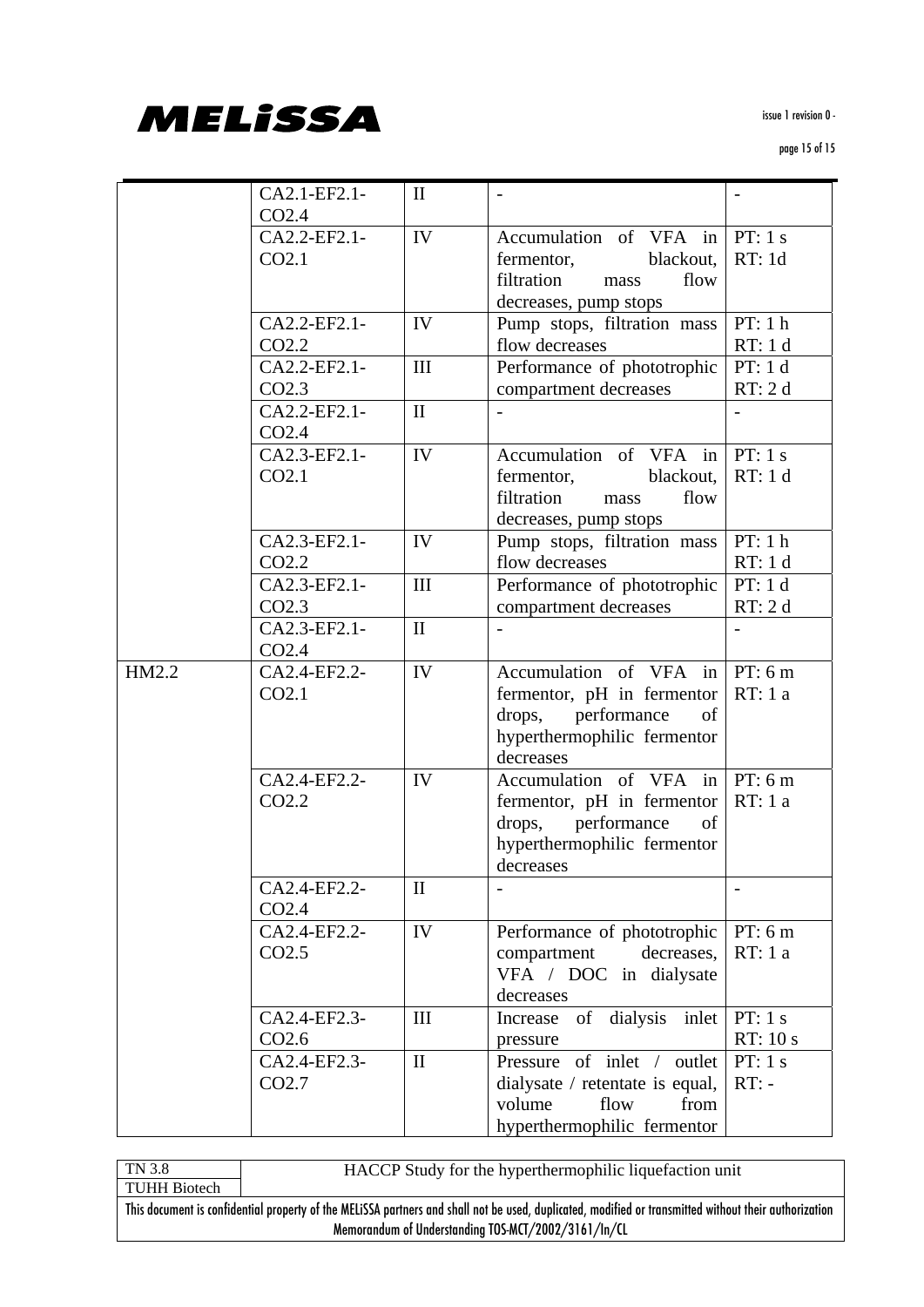

|       |                   |              | to phototrophic compartment           |          |
|-------|-------------------|--------------|---------------------------------------|----------|
|       | CA2.4-EF2.3-      | $\mathbf{I}$ | dialysis inlet<br>Increase<br>of      | PT: 1 s  |
|       | CO <sub>2.8</sub> |              | pressure                              | RT: 10 s |
|       | CA2.4-EF2.3-      | $\mathbf{I}$ |                                       |          |
|       | CO <sub>2.9</sub> |              |                                       |          |
|       | CA2.4-EF2.3-      | IV           | pH of hyperthermophilic   PT: 6 m     |          |
|       | CO <sub>2.1</sub> |              | <b>VFA</b><br>fermentor<br>drops,     | RT: 1a   |
|       |                   |              | accumulate                            |          |
|       | CA2.4-EF2.3-      | IV           | pH of hyperthermophilic $PT: 6m$      |          |
|       | CO2.2             |              | drops, VFA<br>fermentor               | RT: 1a   |
|       |                   |              | accumulate                            |          |
|       | CA2.4-EF2.3-      | III          | Performance of phototrophic           | PT: 6m   |
|       | CO <sub>2.3</sub> |              | decreases,<br>compartment             | RT: 1a   |
|       |                   |              | VFA / DOC in dialysate                |          |
|       |                   |              | decreases                             |          |
|       | CA2.4-EF2.3-      | $\mathbf{I}$ |                                       |          |
|       | CO <sub>2.4</sub> |              |                                       |          |
| HM2.3 | CA2.5-EF2.4-      | $\mathbf{I}$ | High temperature<br>in                |          |
|       | CO <sub>2.4</sub> |              | dialysate circuit, Pressure of        |          |
|       |                   |              | inlet / outlet dialysate /            |          |
|       |                   |              | retentate is equal, volume            |          |
|       |                   |              | flow from hyperthermophilic           |          |
|       |                   |              | fermentor to phototrophic             |          |
|       |                   |              | compartment                           |          |
|       | CA2.5-EF2.4-      | $\mathbf{I}$ |                                       |          |
|       | CO <sub>2.9</sub> |              |                                       |          |
|       | CA2.5-EF2.5-      | $\mathbf{I}$ | High<br>temperature<br>in             |          |
|       | CO2.4             |              | dialysate circuit, leaking of         |          |
|       |                   |              | filtration<br>liquid<br>form          |          |
|       |                   |              | dialysate unit, mass balance          |          |
|       |                   |              | over dialysis unit is not             |          |
|       |                   |              | closed                                |          |
|       | CA2.5-EF2.5-      | $\mathbf{I}$ |                                       |          |
|       | CO2.10            |              |                                       |          |
| HM2.4 | CA2.6-EF2.4-      | $\mathbf{I}$ | Rapid change of pressure in $ PT: 1s$ |          |
|       | CO <sub>2.4</sub> |              | dialysis unit, Pressure of            | $RT: -$  |
|       |                   |              | inlet / outlet dialysate /            |          |
|       |                   |              | retentate is equal                    |          |
|       | CA2.6-EF2.4-      | $\mathbf{I}$ | Rapid change of pressure in           |          |
|       | CO <sub>2.9</sub> |              | dialysis unit, Pressure of            |          |
|       |                   |              | inlet $/$<br>outlet dialysate /       |          |
|       |                   |              | retentate is equal                    |          |
|       | CA2.6-EF2.5-      | $\mathbf{I}$ | Rapid change of pressure in   -       |          |
|       | CO <sub>2.4</sub> |              | dialysis unit, leaking of             |          |

TN 3.8 TUHH Biotech HACCP Study for the hyperthermophilic liquefaction unit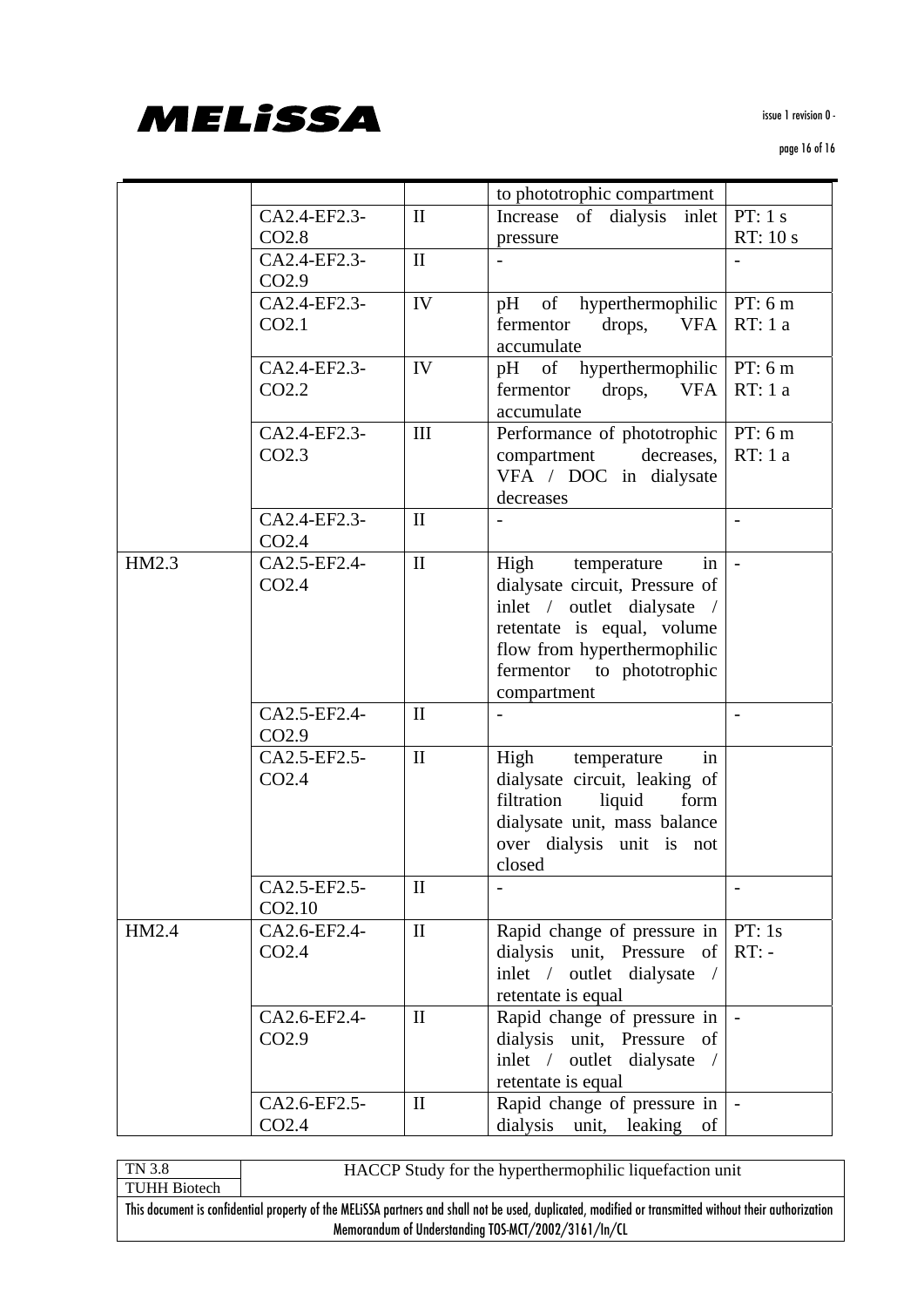

|       |                    |                                | filtration liquid form       |          |
|-------|--------------------|--------------------------------|------------------------------|----------|
|       |                    |                                | dialysate unit, mass balance |          |
|       |                    |                                | over dialysis unit is not    |          |
|       |                    |                                | closed                       |          |
|       | CA2.6-EF2.5-       | $\mathbf{I}$                   |                              |          |
|       |                    |                                | Rapid change of pressure in  |          |
|       | CO <sub>2.10</sub> |                                | dialysis unit, leaking of    |          |
|       |                    |                                | filtration<br>liquid<br>form |          |
|       |                    |                                | dialysate unit, mass balance |          |
|       |                    |                                | over dialysis unit is not    |          |
|       |                    |                                | closed                       |          |
|       | CA2.6-EF2.6-       | $\mathbf{I}$                   | Volume flow to environment   | PT: 1s   |
|       | CO <sub>2.11</sub> |                                | / into relieve vessel        | $RT: -$  |
| HM2.5 | CA2.8-EF2.7-       | $\mathbf{I}$                   | Temperature of environment   | PT: 1 d  |
|       | CO2.12             |                                | decreases,<br>membrane       | RT: 1 d  |
|       |                    |                                | filtration circuit stops     |          |
|       | CA2.8-EF2.7-       | $\mathbf{I}$                   |                              |          |
|       | CO2.13             |                                |                              |          |
| HM2.6 | CA2.9-EF2.8-       | $\mathbf{I}$                   | Mass balance over filtration | PT: 1 m  |
|       | CO2.14             |                                | membrane is not closed       | RT: 2m   |
|       | CA2.9-EF2.8-       | III                            |                              | PT: 1a   |
|       |                    |                                | Detection of leakage stream, |          |
|       | CO2.15             |                                | Mass balance is not closed   | RT: 1a   |
|       | CA2.9-EF2.8-       | $\mathbf{I}$                   | Carbon and oxygen Mass       | PT: 1a   |
|       | CO2.16             |                                | balance is not closed, maybe | RT: 1 a  |
|       |                    |                                | detection of frozen $CO2$ ,  |          |
|       |                    |                                | depending<br>the<br>on       |          |
|       |                    |                                | environment temperature /    |          |
|       |                    |                                | pressure                     |          |
|       | CA2.9-EF2.8-       | $III$ *                        | Detection of leakage stream  | PT: 1a   |
|       | CO2.17             |                                |                              | RT: 1 a  |
|       | CA2.10-EF2.4-      | $\mathbf{I}$                   | $\overline{\phantom{a}}$     |          |
|       | CO <sub>2.4</sub>  |                                |                              |          |
|       | CA2.10-EF2.4-      | $\mathbf{I}$                   | $\overline{\phantom{0}}$     |          |
|       | CO <sub>2.9</sub>  |                                |                              |          |
|       | CA2.11-EF2.8-      | $\mathbf{I}$                   | Mass balance is not closed,  | PT: 1 m  |
|       | CO <sub>2.14</sub> |                                | detection of leakage streams | RT: 2m   |
|       | CA2.11-EF2.8-      | III                            | Carbon balance is not closed | PT: $1a$ |
|       | CO2.15             |                                |                              | RT: 1a   |
|       | CA2.11-EF2.8-      | $\mathbf{I}$                   | Carbon and oxygen Mass       | PT: $1a$ |
|       | CO2.16             |                                | balance is not closed, maybe | RT: 1a   |
|       |                    |                                | detection of frozen          |          |
|       |                    |                                | CO <sub>2</sub>              |          |
|       |                    |                                | depending<br>the<br>on       |          |
|       |                    |                                | environment<br>temperature   |          |
|       |                    |                                | pressure                     |          |
|       | CA2.11-EF2.8-      | $\text{III}$ $\hspace{0.1cm}*$ |                              |          |

TN 3.8 TUHH Biotech HACCP Study for the hyperthermophilic liquefaction unit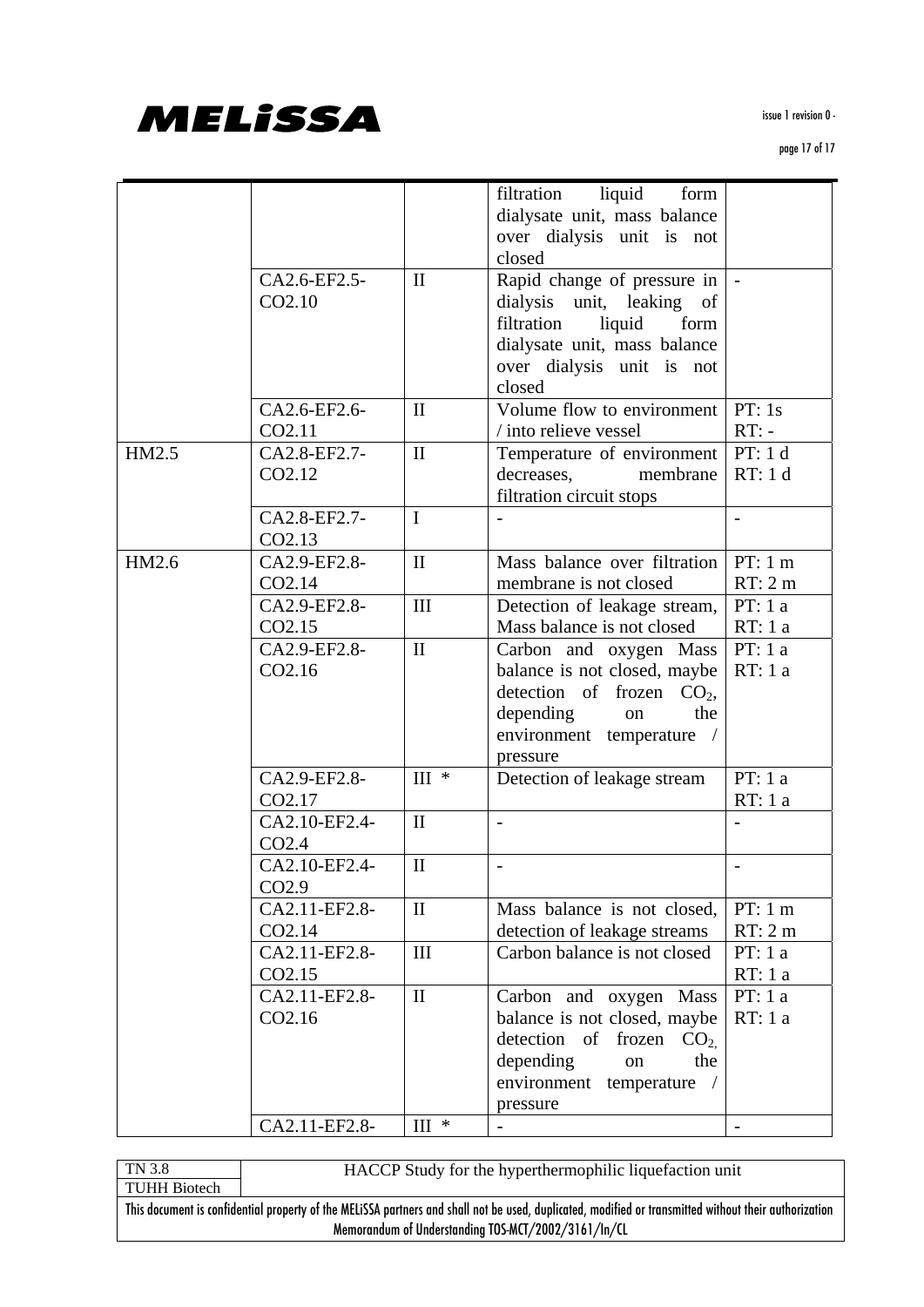

|       | CO2.17            |              |                                 |                          |
|-------|-------------------|--------------|---------------------------------|--------------------------|
|       | CA2.12-EF2.9-     | IV           | Cells in loaded dialysate       | PT:                      |
|       | CO2.18            |              | decrease<br>of 1<br>stream,     | probing                  |
|       |                   |              | performances<br>of              | interval                 |
|       |                   |              | phototrophic compartment        | $RT: -$                  |
|       | CA2.12-EF2.10-    | IV           | Accumulation of VFA in          | PT: 2m                   |
|       | CO <sub>2.1</sub> |              | fermentor, drop<br>of pH,       | RT: 3m                   |
|       |                   |              | decrease of performance of      |                          |
|       |                   |              | hyperthermophilic               |                          |
|       |                   |              | liquefaction unit               |                          |
|       | CA2.12-EF2.10-    | IV           | Accumulation of VFA in          | PT: 2m                   |
|       | CO <sub>2.2</sub> |              | fermentor, drop of pH,          | RT: 3m                   |
|       |                   |              | decrease of performance of      |                          |
|       |                   |              | hyperthermophilic               |                          |
|       |                   |              | liquefaction unit               |                          |
|       | CA2.12-EF2.10-    | III          | Decrease of DOC in loaded       | PT.2m                    |
|       | CO2.3             |              | dialysate stream                | RT: 3m                   |
|       | CA2.12-EF2.10-    | $\mathbf{I}$ |                                 |                          |
|       | CO <sub>2.4</sub> |              |                                 |                          |
|       | CA2.12-EF2.10-    | $\mathbf{I}$ | $\blacksquare$                  | $\overline{\phantom{a}}$ |
|       | CO <sub>2.9</sub> |              |                                 |                          |
| HM3.1 | CA3.1-EF3.1-      | IV           | Accumulation of VFA in          | PT: 2m                   |
|       | CO <sub>3.1</sub> |              | fermentor, drop of pH,          | RT: 3m                   |
|       |                   |              | decrease of performance of      |                          |
|       |                   |              | hyperthermophilic               |                          |
|       |                   |              | liquefaction unit, increase of  |                          |
|       |                   |              | dialysate inlet pressure        |                          |
|       | CA3.1-EF3.1-      | IV           | Accumulation of VFA in          | PT: 2m                   |
|       | CO3.2             |              | fermentor, drop of pH,          | RT: 3m                   |
|       |                   |              | decrease of performance of      |                          |
|       |                   |              | hyperthermophilic               |                          |
|       |                   |              | liquefaction unit, increase of  |                          |
|       |                   |              | dialysate inlet pressure        |                          |
|       | CA3.1-EF3.1-      | III          | Decrease of performance of      | PT: 2m                   |
|       | CO <sub>3.3</sub> |              | phototrophic compartment        | RT: 3m                   |
|       | CA3.1-EF3.1-      | $\mathbf{I}$ |                                 |                          |
|       | CO <sub>3.4</sub> |              |                                 |                          |
|       | CA3.1-EF3.2-      | IV           | Accumulation of VFA in          | PT: 2m                   |
|       | CO <sub>3.1</sub> |              | fermentor, drop<br>of pH,       | RT: 3m                   |
|       |                   |              | decrease of performance of      |                          |
|       |                   |              | hyperthermophilic               |                          |
|       |                   |              | liquefaction unit, increase of  |                          |
|       |                   |              | dialysate inlet pressure        |                          |
|       | CA3.1-EF3.2-      | IV           | Accumulation of VFA in $PT: 2m$ |                          |

TN 3.8 TUHH Biotech HACCP Study for the hyperthermophilic liquefaction unit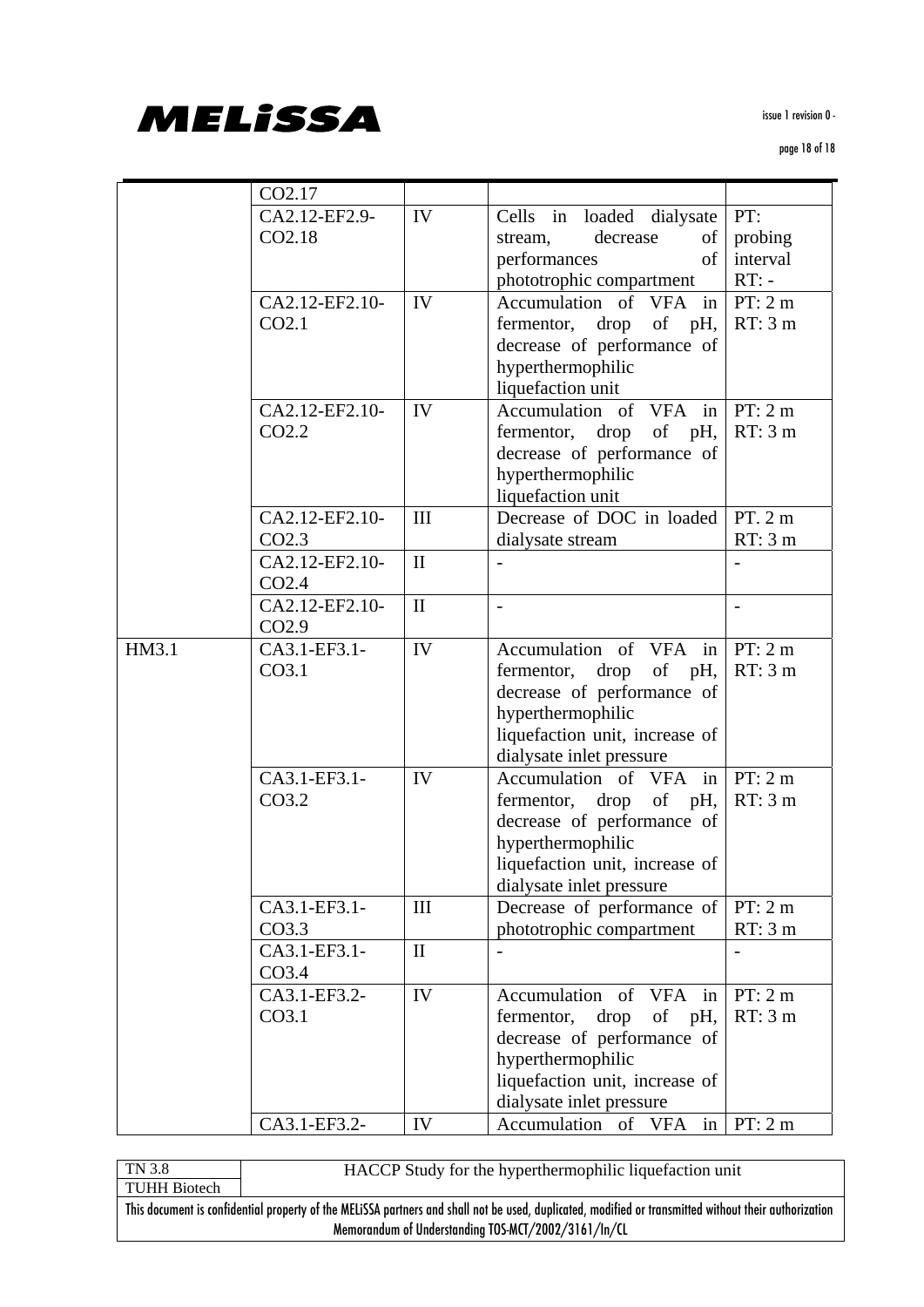

|       | CO3.2                             |              | fermentor, drop of pH,<br>decrease of performance of<br>hyperthermophilic                                                                           | RT: 3m                   |
|-------|-----------------------------------|--------------|-----------------------------------------------------------------------------------------------------------------------------------------------------|--------------------------|
|       |                                   |              | liquefaction unit, increase of<br>dialysate inlet pressure                                                                                          |                          |
|       | CA3.1-EF3.2-<br>CO3.3             | III          | Decrease of performance of<br>phototrophic compartment                                                                                              | PT: 2m<br>RT: 3m         |
|       | CA3.1-EF3.2-<br>CO3.4             | $\mathbf{I}$ |                                                                                                                                                     |                          |
| HM3.2 | CA3.2-EF3.3-<br>CO <sub>3.4</sub> | $\mathbf{I}$ | $\overline{\phantom{a}}$                                                                                                                            |                          |
|       | CA3.2-EF3.3-<br>CO <sub>3.5</sub> | $\mathbf{I}$ |                                                                                                                                                     | $\overline{a}$           |
|       | CA3.2-EF3.4-<br>CO3.4             | $\mathbf{I}$ | $\overline{\phantom{a}}$                                                                                                                            | $\overline{\phantom{a}}$ |
|       | CA3.2-EF3.4-<br>CO3.6             | $\mathbf{I}$ |                                                                                                                                                     |                          |
| HM3.3 | CA3.3-EF3.5-<br>CO <sub>3.7</sub> | III          | Liquid level in fermentor $ PT: 5 min$<br>drops,<br>balance<br>of<br>mass<br>dialysis stream over dialysis<br>membrane is negative                  | RT: 10 min               |
|       | CA3.3-EF3.5-<br>CO3.8             | III          | Liquid level in fermentor<br>rises,<br>balance<br>mass<br>of<br>dialysis stream over dialysis<br>membrane is positive                               | PT: 5 min<br>RT: 10 min  |
|       | CA3.3-EF3.3-<br>CO3.4             | $\mathbf{I}$ |                                                                                                                                                     | $\overline{\phantom{0}}$ |
|       | CA3.3-EF3.3-<br>CO <sub>3.5</sub> | $\mathbf{I}$ | $\overline{\phantom{a}}$                                                                                                                            |                          |
|       | CA3.4-EF3.3-<br>CO <sub>3.4</sub> | $\mathbf{I}$ | $\blacksquare$                                                                                                                                      | $\overline{\phantom{0}}$ |
|       | CA3.4-EF3.3-<br>CO <sub>3.5</sub> | $\mathbf{I}$ | $\overline{\phantom{0}}$                                                                                                                            |                          |
|       | CA3.4-EF3.6-<br>CO3.7             | $\mathbf{I}$ | Liquid level in fermentor<br>drops,<br>balance<br>of<br>mass<br>dialysis stream over dialysis<br>membrane is negative                               | PT: 5 min<br>RT: 10 min  |
| HM3.4 | CA3.5-EF3.7-<br>CO3.9             | $\mathbf{I}$ | $\sigma$<br>environmental<br>Drop<br>temperature, higher<br>heat<br>demand,<br>temperature<br>of<br>returning dialysate is close to<br>$0^{\circ}C$ | PT: 1 d<br>RT: 1 d       |
|       | CA3.5-EF3.7-<br>CO3.10            | I            |                                                                                                                                                     |                          |

TN 3.8 TUHH Biotech HACCP Study for the hyperthermophilic liquefaction unit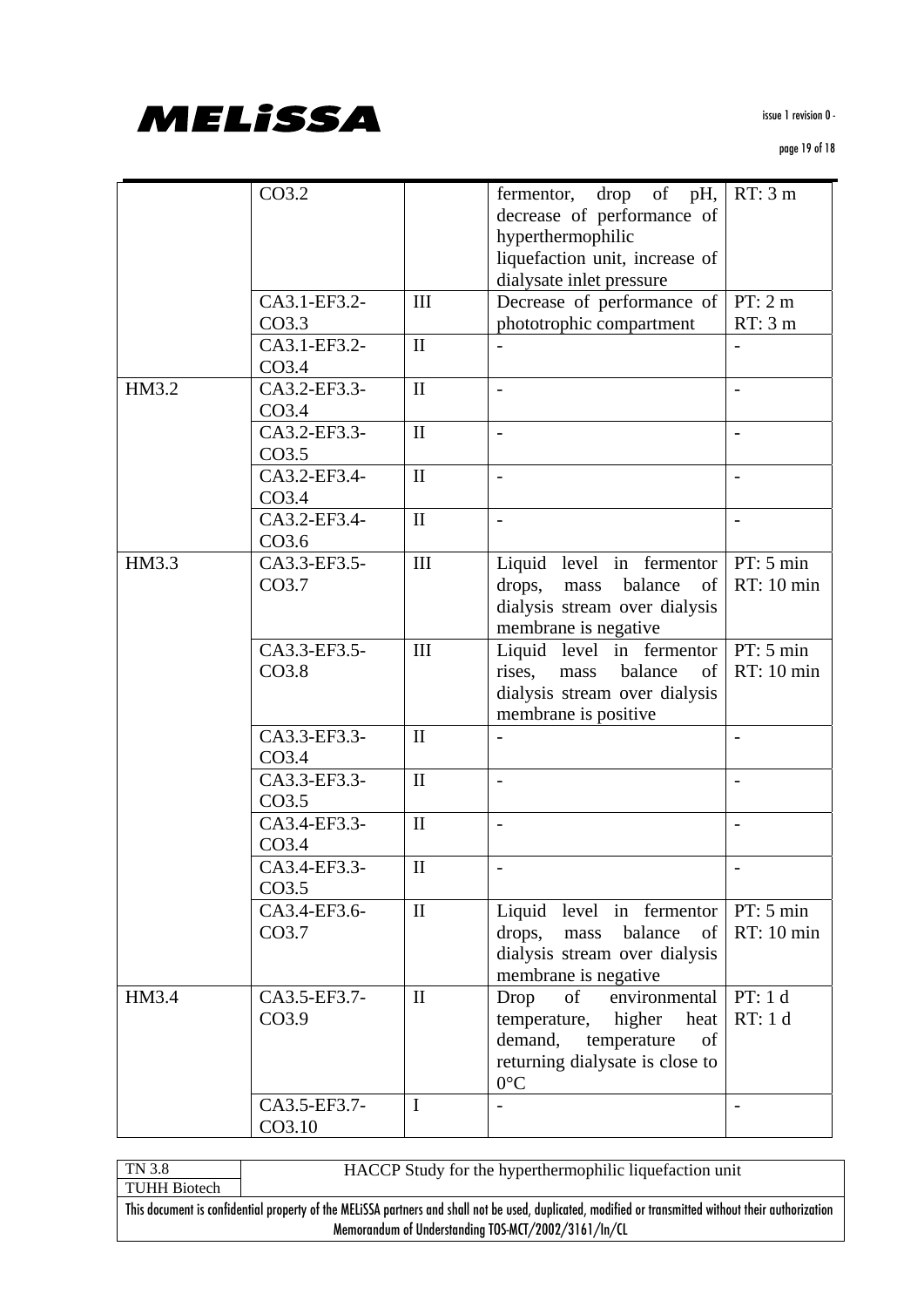| HM3.5                                                                       | CA3.6-EF3.8-      | $\mathbf{I}$                 | Mass balance is not closed,  | PT: 2m |  |
|-----------------------------------------------------------------------------|-------------------|------------------------------|------------------------------|--------|--|
|                                                                             | CO3.11            |                              | detection of leakage streams | RT: 3m |  |
|                                                                             | CA3.6-EF3.8-      | III                          | Carbon balance is not closed | PT: 2m |  |
|                                                                             | CO3.12            |                              |                              | RT: 3m |  |
|                                                                             | CA3.6-EF3.8-      | $\scriptstyle\rm III$ $\ast$ |                              |        |  |
|                                                                             | CO3.13            |                              |                              |        |  |
|                                                                             | CA3.7-EF3.3-      | $\mathbf{I}$                 |                              |        |  |
|                                                                             | CO <sub>3.4</sub> |                              |                              |        |  |
|                                                                             | CA3.7-EF3.3-      | $\mathbf{I}$                 |                              |        |  |
|                                                                             | CO <sub>3.5</sub> |                              |                              |        |  |
|                                                                             | CA3.8-EF3.8-      | $\mathbf{I}$                 | Mass balance is not closed,  | PT: 2m |  |
|                                                                             | CO3.11            |                              | detection of leakage streams | RT: 3m |  |
|                                                                             | CA3.8-EF3.8-      | III                          | Carbon balance is not closed | PT: 2m |  |
|                                                                             | CO3.12            |                              |                              | RT: 3m |  |
|                                                                             | CA3.8-EF3.8-      | $\rm III$ $\hspace{0.1cm}*$  |                              |        |  |
|                                                                             | CO3.13            |                              |                              |        |  |
| $*$ = release of MO to environment may have consequences of higher severity |                   |                              |                              |        |  |

#### **Task 5 Hazard rating**

Of the listed hazard manifestations only a small number of scenarios have a severity class I (catastrophic). These scenarios are covered by the hazard manifestations HM1.7, HM2.5, and HM3.4 (fracture of vessel, freezing of pipes) and cannot be accepted. Measures to avoid these hazards will be discussed in the next task.

A lot of scenarios will lead to consequences of a class II severity (critical). A great number of them occur after a stirrer failure in the fermentor. These hazards can be avoided by two separate stirring devices or a reactor construction without a stirrer. Detailed measures are given in task 6. Also the death of the hyperthermophilic biomass is triggered by some HMs and will lead to a consequence of class II severity. This hazard can be minimized but has to be accepted. A re-inoculation might be necessary from time to time. Fracture of membranes or the seals thereof is also an acceptable hazard, if the fracture can be detected fast. The exchange of membranes, seals, and bearings must be done on a regular basis. The risk of fouling and biofilm formation can be accepted, if cleaning procedures are carried out on a regular basis.

The release of hyperthermophilic microorganisms to the environment does not represent an immediate danger to the crew and can be accepted. However there might be some political or administrational restraints of this scenario. In this case, this scenario cannot be accepted.

#### **Task 6 Hazard reduction**

In the previous task several scenarios were named, which will lead to unacceptable risks. HM1.7 includes the scenario of a vessel fracture. The likelihood of this event is very low, but the risk cannot be avoided. Regular maintenance together with a careful operation will prolog the lifetime of the vessel beyond the lifetime of the rest of the station. In terrestrial applications stirred tank reactors are designed for 30 years and often operated even longer without damage of the hull.

| TN 3.8                                                                                                                                                | HACCP Study for the hyperthermophilic liquefaction unit |  |  |  |  |
|-------------------------------------------------------------------------------------------------------------------------------------------------------|---------------------------------------------------------|--|--|--|--|
| <b>TUHH Biotech</b>                                                                                                                                   |                                                         |  |  |  |  |
| This document is confidential property of the MELISSA partners and shall not be used, duplicated, modified or transmitted without their authorization |                                                         |  |  |  |  |
| Memorandum of Understanding TOS-MCT/2002/3161/In/CL                                                                                                   |                                                         |  |  |  |  |
|                                                                                                                                                       |                                                         |  |  |  |  |

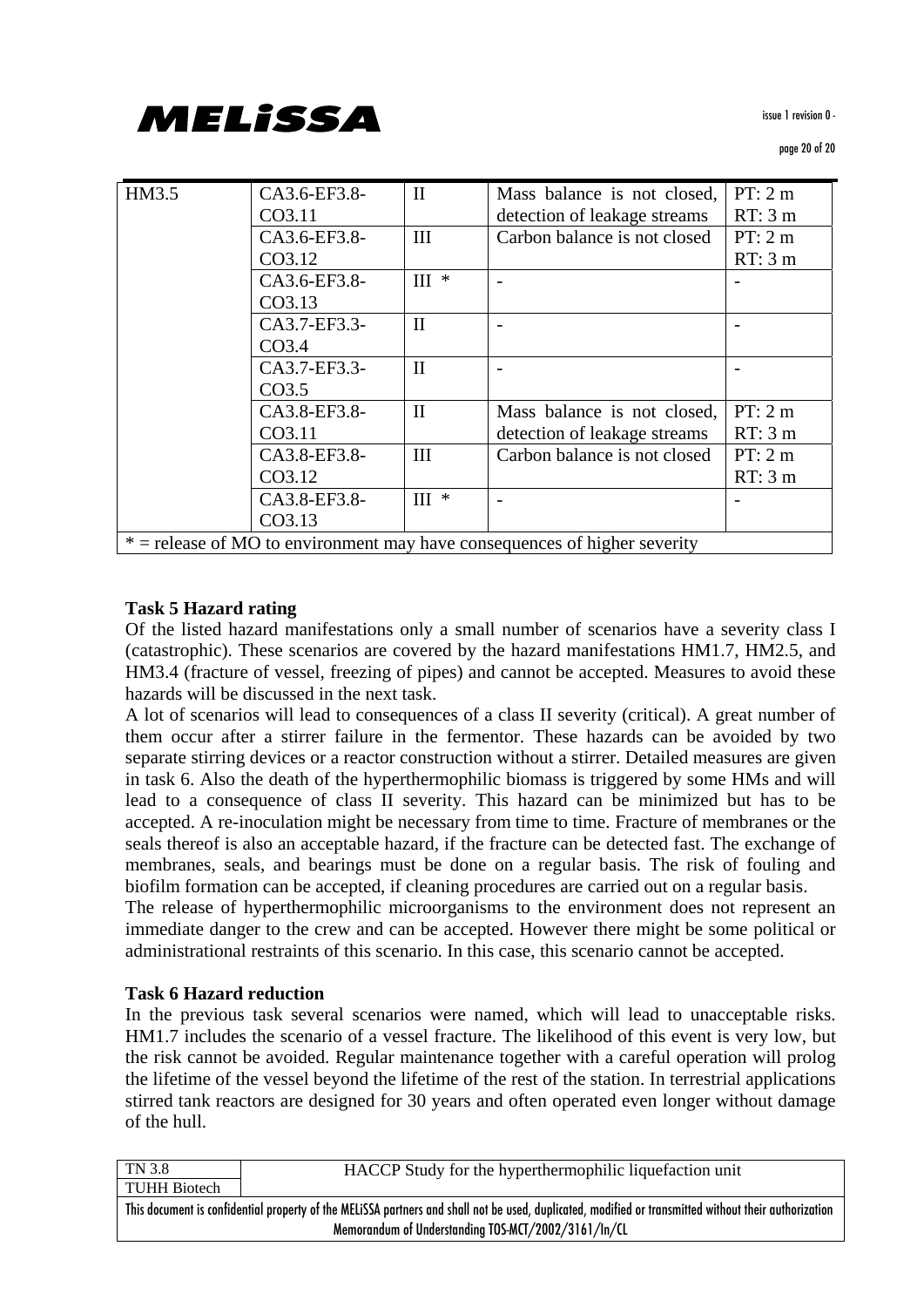**MELISSA** 

The scenario of freezing pipes is probably the most endangering scenario for the hyperthermophilic liquefaction unit in a cold environment well below 0°C. Once the continuous flow through the pipes stops, the pipes are prone to freezing after a short time. Even a good insulation will not stop this process, but only causes its delay. Countermeasures can be taken, such as heating of the pipes or housing of the pipes in a temperature controlled room. Further measures can be found in cold environments on earth, such as waste water plants in Siberia or the Arctic, were this risk also occurs.

Stirrer failure will lead to some class II scenarios (critical). At the moment, a stirred tank reactor is used for the hyperthermophilic liquefaction unit. Experiments in the lab showed, that the heat supply of the fermentor can cause problems, when either the heat exchanging surface or the temperature probe is covered with a thick layer of sedimented substrate particles. A good mixing of the fermentor liquid is therefore of high importance. Several types of reactors are known in the field of anaerobic wastewater treatment, such as fluidized bed, USAB, EGSB, tower reactors with gas circulation (e.g. Paques IC®), and Mammut pumps (e.g. Linde Laran<sup>®</sup>). All of these reactor types do not require the usage of a stirrer. Some of these concepts, especially fluidized bed, tower reactors and Mammut pumps, seem to be fit for operation with high solid content at hyperthermophilic conditions. A overheating of the fermentor in the case of bad mixing conditions can also be circumvented by the use of more than one temperature probe or by monitoring the heat-transfer into the fermentor medium.

The irreversible inactivation of the biomass is also a critical hazard for the operation of the system. This risk in minimized by the usage of two collecting tanks. The first tank receives the substrate and feeds a small test reactor and the second tank. The second tank feeds the hyperthermophilic liquefaction unit. If any toxic substances enter the first tank, the intoxication of the test fermentor will occur one hydraulic retention time before the intoxication of the big fermentor. This will give enough time to close the substrate supply to the hyperthermophilic liquefaction unit.

The hyperthermophilic liquefaction unit uses two membranes, which integrity have to be ensured. The best way to prevent membranes form breakage is a close monitoring of the pressure on both sides of the membrane in the inlet and outlet. High pressure gradients can occur in the form of many hazard manifestations (HM2.2, HM2.4, HM3.1, HM3.3, and HM3.5). High pressure can be circumvented by the usage of burst disks and safety valves and a stable process control system. Fouling problems are encountered by regular cleaning. In general, membrane technology is a well established field in process technology; stable and safe systems are on the market (e.g. drinking water production form sea water)

The release of hyperthermophilic microorganisms can occur in some hazard manifestations (HM1.7, HM2.4, HM2.6, HM3.3, and HM3.5) though hyperthermophilic microorganisms all belong to the group of S1 organisms and therefore do not endanger humans or animals. If the release of microorganisms into a sterile environment cannot be accepted several counter measures are possible. Instead of single seals double seals with sealing liquid must be used. Double seals with sealing liquid are state of the art in design of bioreactors for the cultivation of non-GRAS (Generally regarded as safe) organisms. Membrane seals can be housed, so that leakage streams are gathered. Burst dirks and safety valves must not open to the environment. Instead relieve tanks are necessary, which take up any streams leaving the safety vales.

| TN 3.8                                                                                                                                                | HACCP Study for the hyperthermophilic liquefaction unit |  |  |  |  |  |
|-------------------------------------------------------------------------------------------------------------------------------------------------------|---------------------------------------------------------|--|--|--|--|--|
| <b>TUHH Biotech</b>                                                                                                                                   |                                                         |  |  |  |  |  |
| This document is confidential property of the MELISSA partners and shall not be used, duplicated, modified or transmitted without their authorization |                                                         |  |  |  |  |  |
|                                                                                                                                                       | Memorandum of Understanding TOS-MCT/2002/3161/In/CL     |  |  |  |  |  |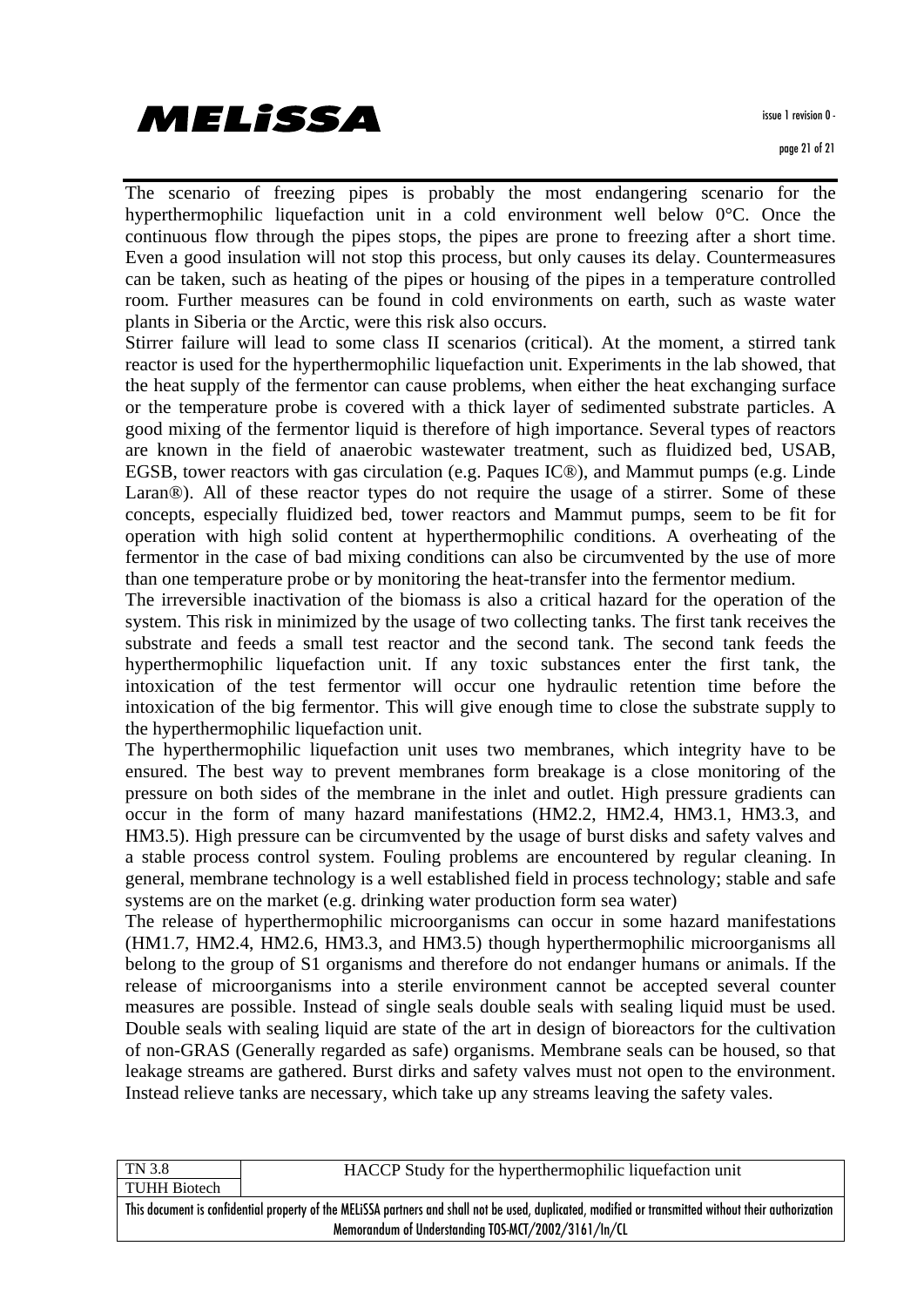MELISSA

issue 1 revision 0 -

#### **Task 7 Recommendation of acceptance**

The hazards, which were classified unacceptable in task 5, are all acceptable now, if the measures named in task 6 are taken. Additional loops of task 5, 6 and 7 have to be done during basic and detail engineering of the plant.

#### **Task 8 Tracking and communication of the hazards**

The identified hazards may be reduced by modifying the hardware. For instance, pressure relief valves could be mounted on the bioreactor in order to prevent overpressure and possibly fracture of the fermentor.

The HACCP has to be repeated regularly, and the staff in charge of the hardware will be trained to react to prevent the occurrence of hazards and react in case of hazard occurence.

#### **Task 9 Acceptance of the hazards**

All hazards which are currently known are acceptable.

### 2 BALANCE DATA FOR THE HYPERTHERMOPHILIC LIQUEFACTION UNIT

Basis for the data are 10 experiments covering a wide range of process parameters, such as temperature, pH, membrane type and area, hydraulic retention time, dialysate exchange rate, and feed concentration. The composition of the ingoing and outgoing streams is given in Tables 8-11. The provided data are calculated for a 100L- plant with an ingoing wastewater stream of 1L/h. A degradation performance of 75% is assumed. Effluent is saturated with dissolved gases  $(CO_2$  and  $H_2$ ), which are also withdrawn through the dialysis membrane. A Gas production of  $0.003L/L$  h) was measured. Due to the high solubility of  $CO<sub>2</sub>$  in the fermentation liquid the  $CO<sub>2</sub>$  fraction in the gas phase decreases below the stoichiometric fraction of 33% to roughly 10%. Hydrogen makes up the other 90%. (gas fractions are given in vol% or mol%)

Organically bound Oxygen and Hydrogen were not balanced, since an aqueous system is used. A mass balance model is given in TN3.9.

| <b>Table 8: Composition of Feed</b> |                     |           |       |  |  |
|-------------------------------------|---------------------|-----------|-------|--|--|
| Phase                               | Species             | Unit      | Value |  |  |
| Solid                               | Carbon              | [g/L]     | 6.4   |  |  |
|                                     | Nitrogen            | [g/L]     | 0.5   |  |  |
|                                     | Total               | [g/L]     | 20    |  |  |
|                                     | Biomass*            | [g/L]     | 0.1   |  |  |
| Liquid                              | Carbon              | [g/L]     | 1.6   |  |  |
|                                     | Nitrogen            | [g/L]     | 0.1   |  |  |
|                                     | <b>VFA</b>          | $[g_C/L]$ | 0.015 |  |  |
|                                     | $NH_4$ <sup>+</sup> | $[g_N/L]$ | 0.15  |  |  |
| Gaseous                             | Carbon              | [g/L]     | 0     |  |  |
|                                     | Nitrogen            | [g/L]     | 0.02  |  |  |
|                                     | Oxygen              | [g/L]     | 0.006 |  |  |

TN 3.8 TUHH Biotech HACCP Study for the hyperthermophilic liquefaction unit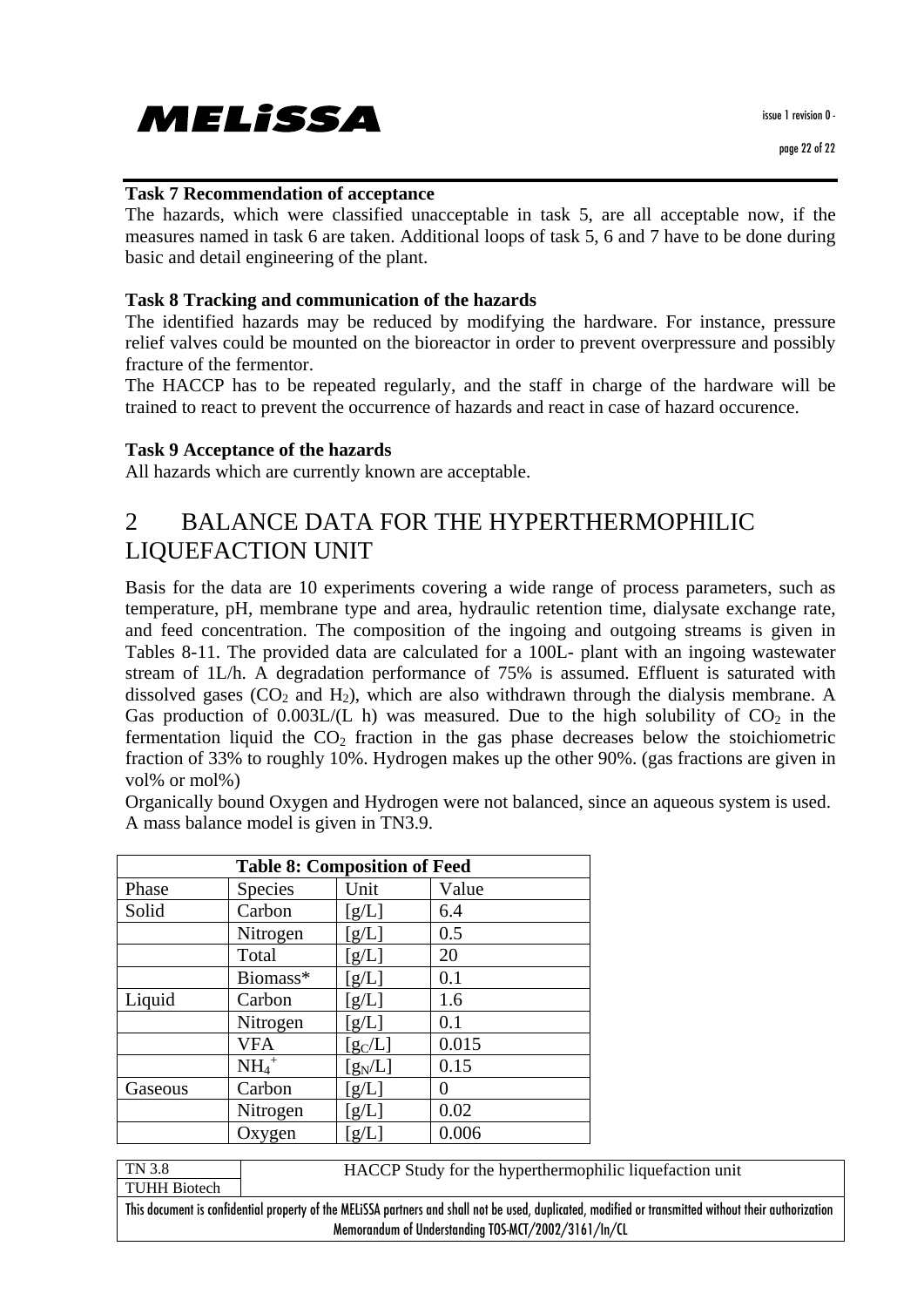#### page 23 of 23



|             | Hydrogen | $\sigma/$ |      |
|-------------|----------|-----------|------|
| Temperature |          |           | ົ່າ. |
| Vol-Flow    |          |           |      |
| *mesophilic |          |           |      |

| <b>Table 9: Composition of Effluent</b> |                     |                                |       |  |
|-----------------------------------------|---------------------|--------------------------------|-------|--|
| Phase                                   | <b>Species</b>      | Unit                           | Value |  |
| Solid                                   | Carbon              | [g/L]                          | 1.6   |  |
|                                         | Nitrogen            | [g/L]                          | 0.1   |  |
|                                         | Total               | [g/L]                          | 5     |  |
|                                         | Biomass*            | [g/L]                          | 0.5   |  |
| Liquid                                  | Carbon              | [g/L]                          | 0.4   |  |
|                                         | Nitrogen            | [g/L]                          | 0.05  |  |
|                                         | <b>VFA</b>          | $[g_C/L]$                      | 0.04  |  |
|                                         | $NH_4$ <sup>+</sup> | $[g_N/L]$                      | 0.01  |  |
| Gaseous                                 | Carbon              | [g/L]                          | 0.036 |  |
|                                         | Nitrogen            | [g/L]                          | 0     |  |
|                                         | Oxygen              | [g/L]                          | 0     |  |
|                                         | Hydrogen            | [g/L]                          | 0.001 |  |
| Temperature                             |                     | $\lceil{^\circ}\text{C}\rceil$ | 90    |  |
| Vol-Flow                                |                     | [L/h]                          | 1     |  |
| *hyperthermophilic                      |                     |                                |       |  |

| Table 10: Composition of Dialysate in |                     |              |       |  |
|---------------------------------------|---------------------|--------------|-------|--|
| Phase                                 | <b>Species</b>      | Unit         | Value |  |
| Solid                                 | Carbon              | [g/L]        | 0     |  |
|                                       | Nitrogen            | [g/L]        | 0     |  |
|                                       | Total               | [g/L]        | 0     |  |
|                                       | <b>Biomass</b>      | [g/L]        | 0     |  |
| Liquid                                | Carbon              | [g/L]        | 0.02  |  |
|                                       | Nitrogen            | [g/L]        | 0.001 |  |
|                                       | <b>VFA</b>          | $[g_C/L]$    | 0     |  |
|                                       | $NH_4$ <sup>+</sup> | $[g_N/L]$    | 0     |  |
| Gaseous                               | Carbon              | [g/L]        | 0     |  |
|                                       | Nitrogen            | [g/L]        | 0     |  |
|                                       | Oxygen              | [g/L]        | 0     |  |
|                                       | Hydrogen            | [g/L]        | 0     |  |
| Temperature                           |                     | $C^{\circ}C$ | 90    |  |
| Vol-Flow                              |                     |              | 20    |  |

TN 3.8 TUHH Biotech HACCP Study for the hyperthermophilic liquefaction unit